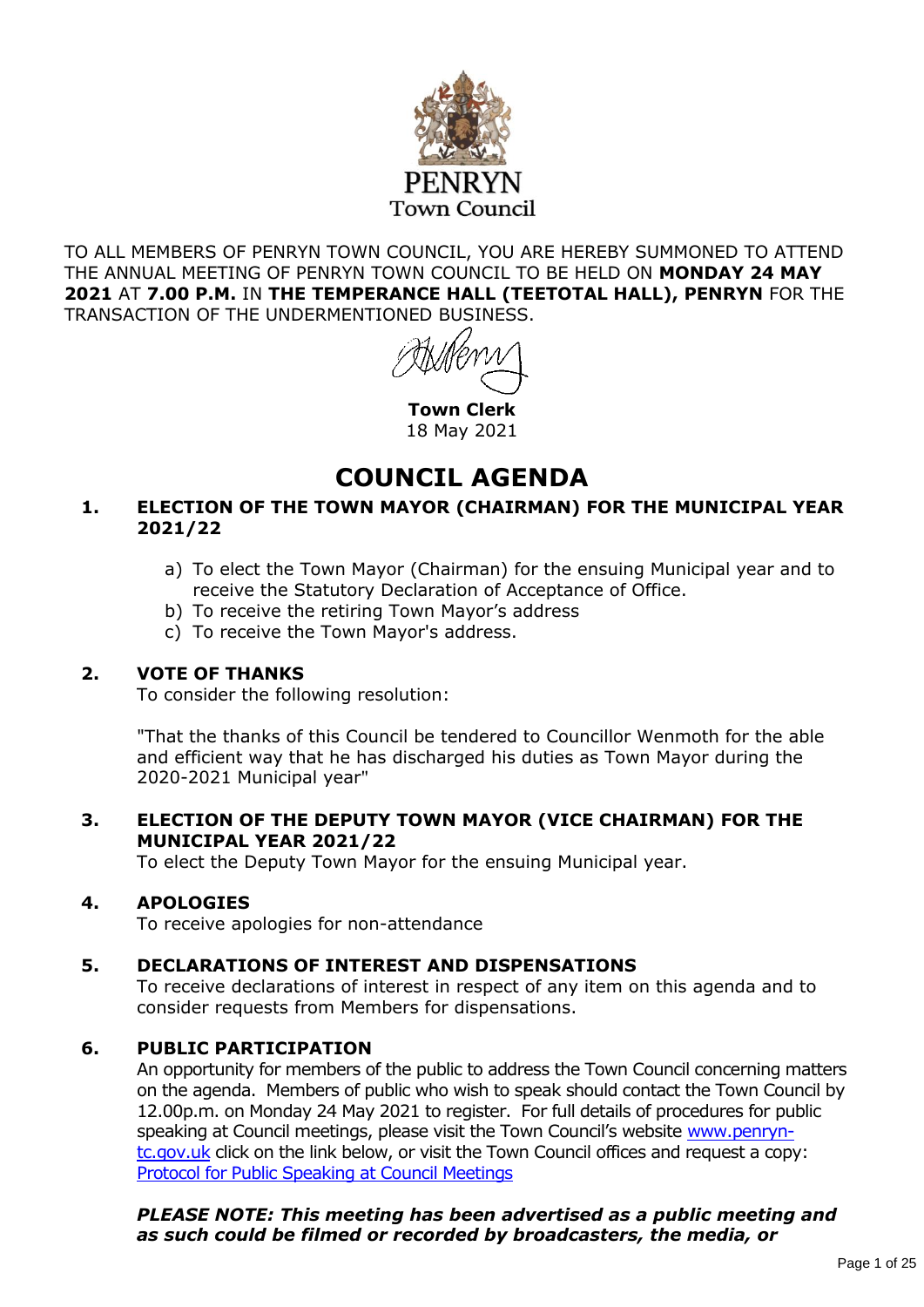*members of the public. Please be aware that whilst every effort is taken to ensure that members of the public are not filmed, we cannot guarantee this, especially if you are speaking or taking an active role.*

#### **7. TO NOTE THE RECEIPT OF THE DECLARATIONS OF ACCEPTANCE OF OFFICE IN ACCORDANCE WITH SECTION 83 OF THE LOCAL GOVERNMENT ACT 1972**

A person elected to the office of parish councillor shall, before or at the first meeting of the parish council after his election; or if the council at that meeting so permit, before or at a later meeting fixed by the council; make in the presence of the proper officer of the council and deliver to the council a declaration of acceptance of office and if he fails to do so his office shall thereupon become vacant.

#### **8. TO CONFIRM THE APPOINTMENTS OF MAYOR'S CHAPLAIN, MAYOR'S WARDEN, MACE BEARERS AND TOWN CRIER**

- Mayor's Chaplain To be confirmed
- Mayor's Warden Annie Jones
- Mace Bearers Duane Glasby and Norman Hunter
- Town Crier Jim Henderson

#### **9. AMALGAMATION OF THE CLIMATE EMERGENCY GROUP AND NEIGHBOURHOOD PLAN STEERING GROUP WITH THE PLANNING COMMITTEE**

To consider a proposal to wind-up the Climate Emergency Working Party and the Neighbourhood Plan Steering Group, and for the areas to come under the remit of the Planning Committee **[Page 4]**

#### **10. APPOINTMENTS TO COMMITTEES**

To appoint standing committees for the ensuing Municipal year: Planning Committee (currently all councillors) Staffing Committee (six councillors) Events Committee (six councillors)

The Town Mayor and Deputy Town Mayor will be members on all standing committees.

#### **11. APPOINTMENTS TO OUTSIDE BODIES**

To confirm Councillor appointments to outside bodies **[Pages 5 to 6]**

#### **12. REVIEW OF INVENTORY OF LAND AND BUILDINGS, OWNED OR MAINTAINED BY THE COUNCIL**

To confirm the list below of land and buildings, owned or maintained by the Council:

#### **Buildings/Areas Owned by the Town Council**

- Town Hall (Grade 2\* listed building), Higher Market Street, Penryn
- Temperance Hall (Teetotal Hall), Lower Market Street, Penryn
- Old Gent's Hut, Quay Hill, Penryn
- Penryn Library, St Thomas Street, Penryn
- Glebe Cemetery, Love Lane, Gorran Gorras, Penryn
- Memorial Garden, Quay Hill, Penry
- Shute Meadow Car Park, Shute Meadow, off Saracen Way, Penryn

#### **Areas covered by Management Agreements or Leases**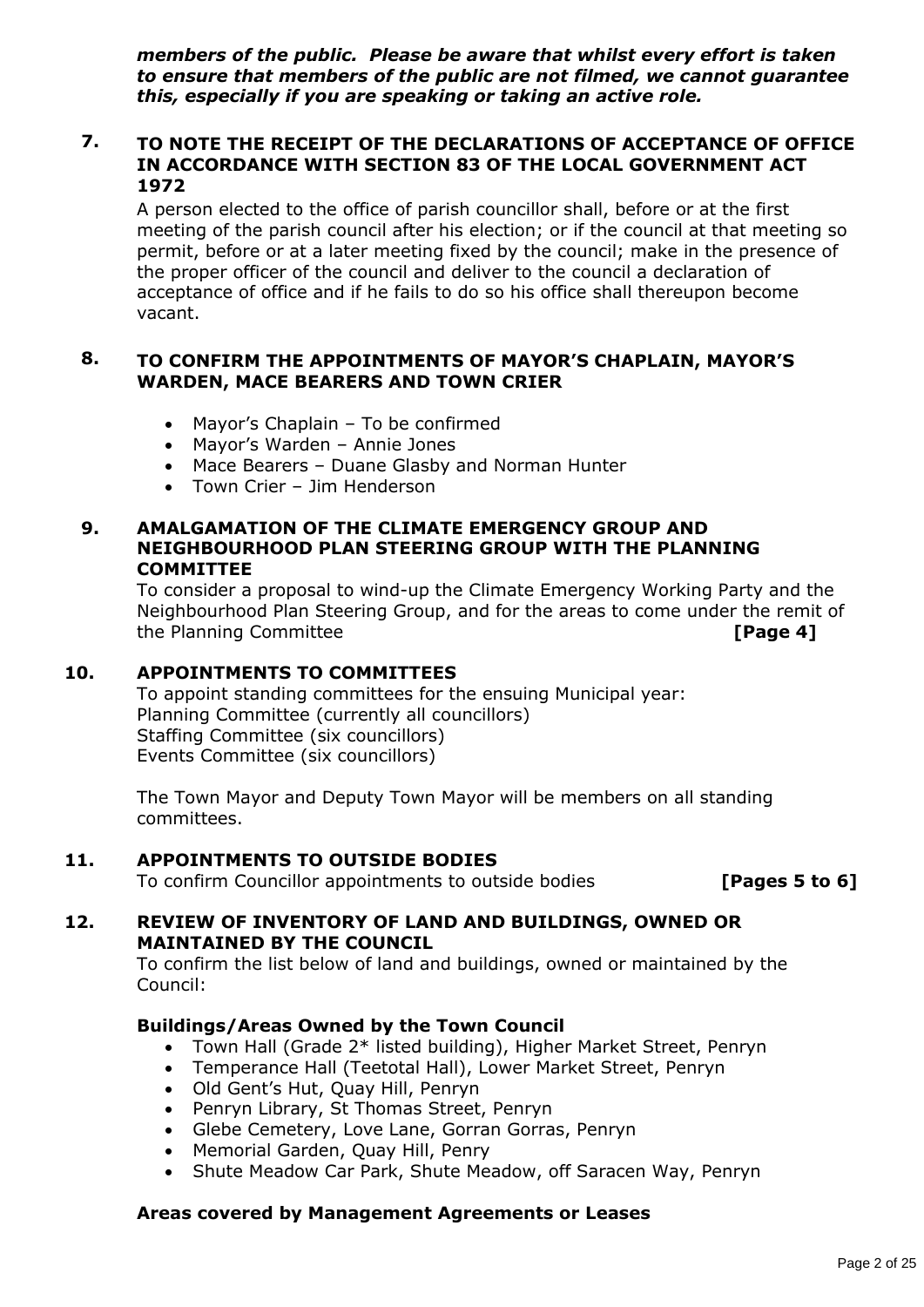- Permarin Car Park, Permarin Road, Penryn
- Glasney Playing Field, off Brook Place, Penryn
- Permarin Public Conveniences, Grays Yard, Penryn

### **13. GENERAL POWER OF COMPETENCE**

To consider and resolve the following:

"Penryn Town Council declares that it meets the conditions, prescribed in Article 2 paragraph 2 of The Parish Councils (General Power of Competence) (Prescribed Conditions) Order 2012 (SI2012/965), and hereby resolves to adopt the General Power of Competence as provided in the Localism Act 2011 ss1-8. This declaration has effect until the Council's Annual Meeting in 2025.

Conditions:

- i. The number of elected councillors 'equal to or greater than two-thirds of the total number of members of the council' (rounded up), elected includes Councillors who stood for an election and were elected uncontested, but excludes appointed or co-opted councillors. – *13 elected councillors*
- ii. The Clerk to the council must hold a recognised qualification, which must include section 7 – The General Power of Competence of CiLCA. (Certificate in Local Council Administration) – *completed 12 October 2019*

### **14. COUNCIL VACANCIES AND PROCESS FOR CO-OPTION**

To note the two Council vacancies and agree the co-option process following the uncontested election. **[Pages 7 to 8]**

#### **15. CASUAL VACANCY**

To receive an update regarding the casual vacancy to replace Councillor Wall who did not take up office. **[Page 9]**

#### **16. CODE OF CONDUCT**

To adopt the new code of conduct *IPages 10 to 221* 

### **17. CALENDAR OF MUNICIPAL EVENTS**

To agree the list of annual events which form part of the municipal calendar, which members will be asked to attend. **[Page 23]** 

#### **18. MEETING DATES 2021/22 MUNICIPAL YEAR**

To agree the meeting dates for the 2021/22 municipal year (May 2021 to May 2022) **[Pages 24 to 25]**

#### **Membership:**

Councillor Grant Councillor Tucker Councillor Hanks Councillor Kirby Councillor Widdon Councillor May Councillor Milan

Councillor Bennett Councillor Ronchetti

Councillor Harrison Councillor Wenmoth Councillor Langan Councillor Williams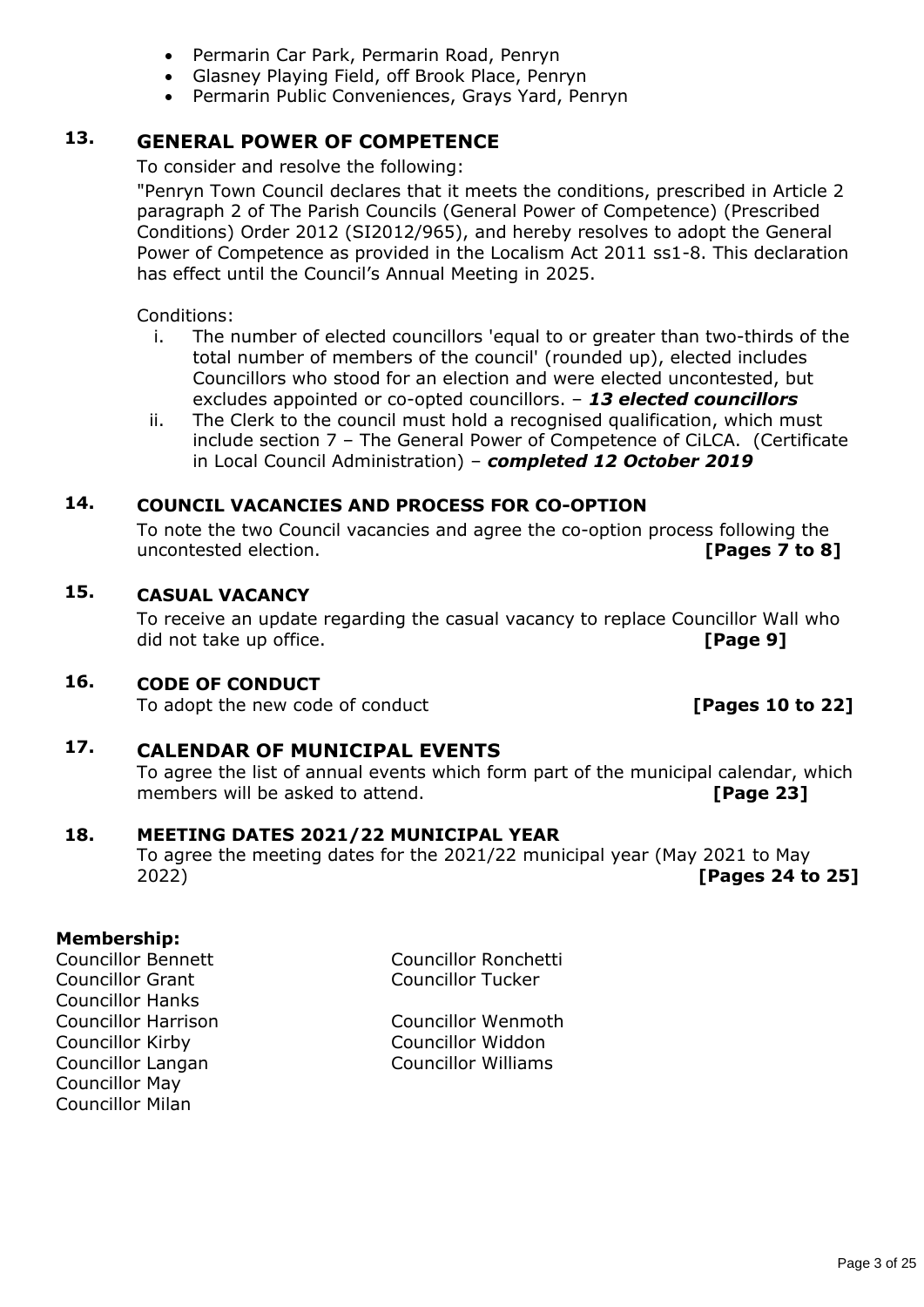# **COUNCIL**

## **24 MAY 2021**



### **Amalgamation of The Climate Emergency Group and Neighbourhood Plan Steering Group with The Planning Committee**

#### **Author: Helen Perry, Town Clerk**

#### **1. Background**

The Council reviews its committee structure each year.

#### **2. Discussion**

With the Neighbourhood Development Plan expected to go for referendum in the summer, the steering group has come to its natural end.

The Neighbourhood Development Plan if approved by referendum, will cover the period to 2030 and will help to enforce the Town Council's planning decisions.

To enable items relevant to the Climate Emergency to progress more quickly, and with the current aims focusing around 'greener' planning combining the groups going forward is an option to the Council.

The original goals of the Climate Emergency Group were to focus on ethical banking & investments, switch to a 'green' energy supplier and upgrade Town Council lighting to energy efficient options. These goals have been achieved and remain as a priority to the Council.

By amalgamating the Climate Emergency Group with the Planning Committee, it allows the Council to drive the Town forward in choosing greener options for renovations, repairs, new builds, and all planning decisions.

#### **3. Recommendation**

That the Council;

a) Amalgamates the Climate Emergency Group, Neighbourhood Plan Steering Group with the Planning Committee.

Or

b) Amalgamates the Neighbourhood Plan Steering Group with the Planning Committee, with the Climate Group Working Party remaining.

#### **4. Appendices**

None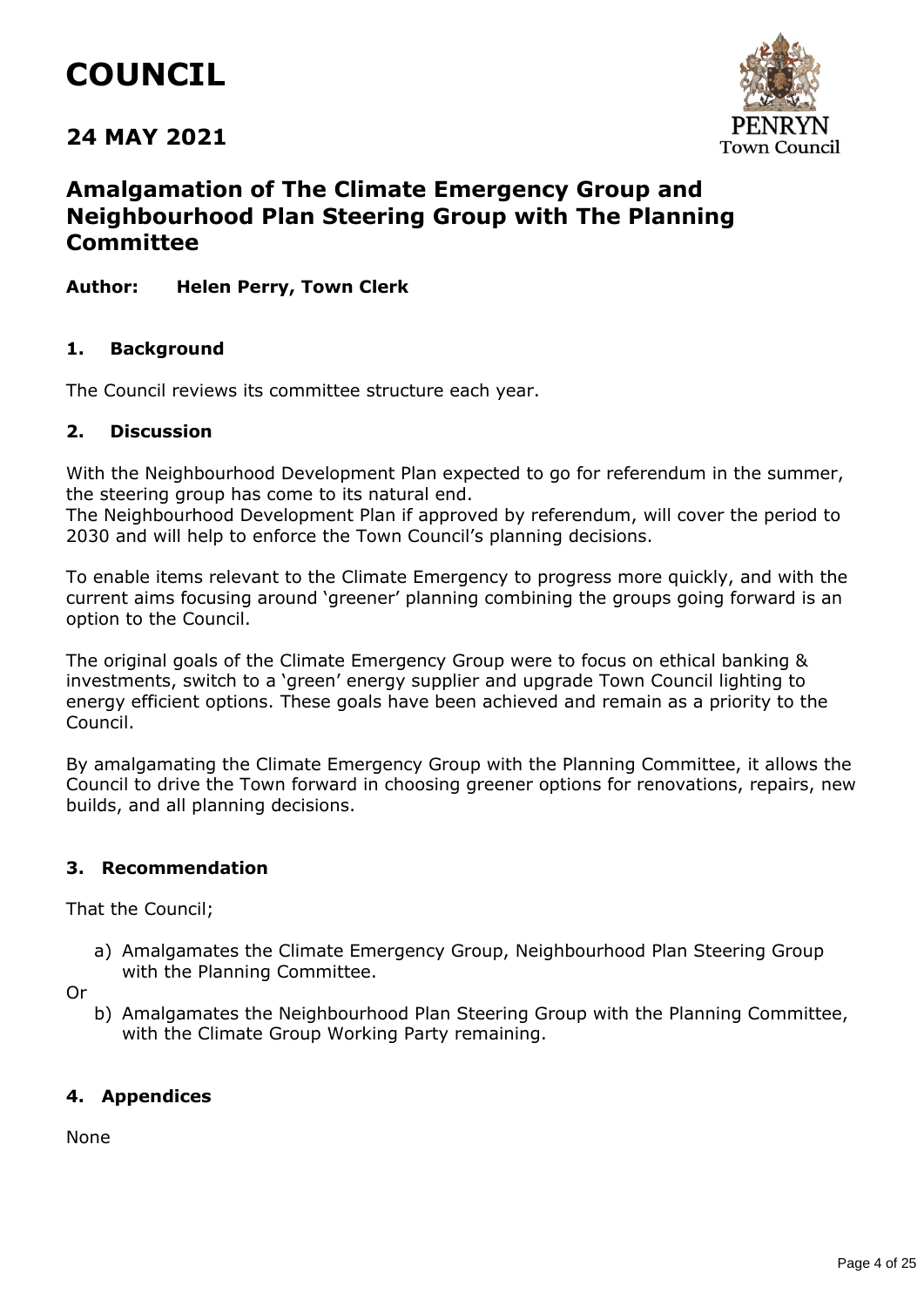# Appointments to Outside Bodies – Civic Year 2021/2022

| <b>Outside Body</b>                                                                                | <b>General Information</b>                                                                                                                                                                                                                                                                                                                          | <b>Representatives 2019 to</b><br>2021                | <b>Councillors</b><br><b>Representative</b>       |
|----------------------------------------------------------------------------------------------------|-----------------------------------------------------------------------------------------------------------------------------------------------------------------------------------------------------------------------------------------------------------------------------------------------------------------------------------------------------|-------------------------------------------------------|---------------------------------------------------|
| <b>Falmouth &amp;</b><br>Penryn<br><b>Community</b><br><b>Network Panel</b>                        | • Held every other month currently on a Tuesday evening<br>One Town Council Representative<br>• The Cornwall Councillors representing Penryn are members<br>of the panel<br>• Unsure if meetings will return to Face2Face<br>Provisional Dates via Teams:<br>Tuesday 29 June (AGM) - 6pm<br>Tuesday 21 September - 6pm<br>Tuesday 23 November - 6pm | <b>Councillor Hayley May</b>                          | $\bullet$                                         |
| <b>Falmouth &amp;</b><br>Penryn<br><b>Conservation Area</b><br><b>Advisory</b><br><b>Committee</b> | • Held first Monday of the Month - at 2:15pm, currently via<br>Zoom - Face2Face location: Greenbank Hotel<br>• One Town Council Representative<br>• Discusses planning applications of listed buildings and in the<br>conservation areas                                                                                                            | <b>Councillor Ruby</b>                                | $\bullet$                                         |
| <b>Falmouth &amp;</b><br><b>Penryn Foodbank</b>                                                    | • Supporting the Foodbank                                                                                                                                                                                                                                                                                                                           | <b>Councillor Bennett</b>                             | $\bullet$                                         |
| <b>Friends of</b><br><b>Falmouth Hospital</b>                                                      | • The group supports Falmouth Hospital<br>• Town Mayor is the Town Council Representative<br>• Deputy Mayor is the substitute                                                                                                                                                                                                                       | Councillor Wenmoth (Mayor)<br>Councillor Tucker (sub) | <b>Town Mayor</b><br>Deputy Mayor<br>(substitute) |
| <b>Maritime Line</b><br><b>Forum</b>                                                               | • Group concerned with the Falmouth to Truro Train Branch<br>line<br>• Meets about three times per year<br>Meetings held in the morning                                                                                                                                                                                                             | <b>Councillor Mary May</b><br>Councillor Tucker (sub) | $\bullet$                                         |
| <b>Penryn &amp; District</b><br><b>Twinning</b><br><b>Association</b>                              | • Town Mayor is the President<br>Plus, one representative of the Council<br>• Attends meetings - approximately six meetings                                                                                                                                                                                                                         | Councillor Wenmoth (Mayor)                            | <b>Town Mayor</b><br>$\bullet$<br>$\bullet$       |
| <b>Penryn Museum</b><br><b>Society</b>                                                             | • Two Town Council Representatives                                                                                                                                                                                                                                                                                                                  | Councillor Rickard<br><b>Councillor Wenmoth</b>       | $\bullet$<br>$\bullet$                            |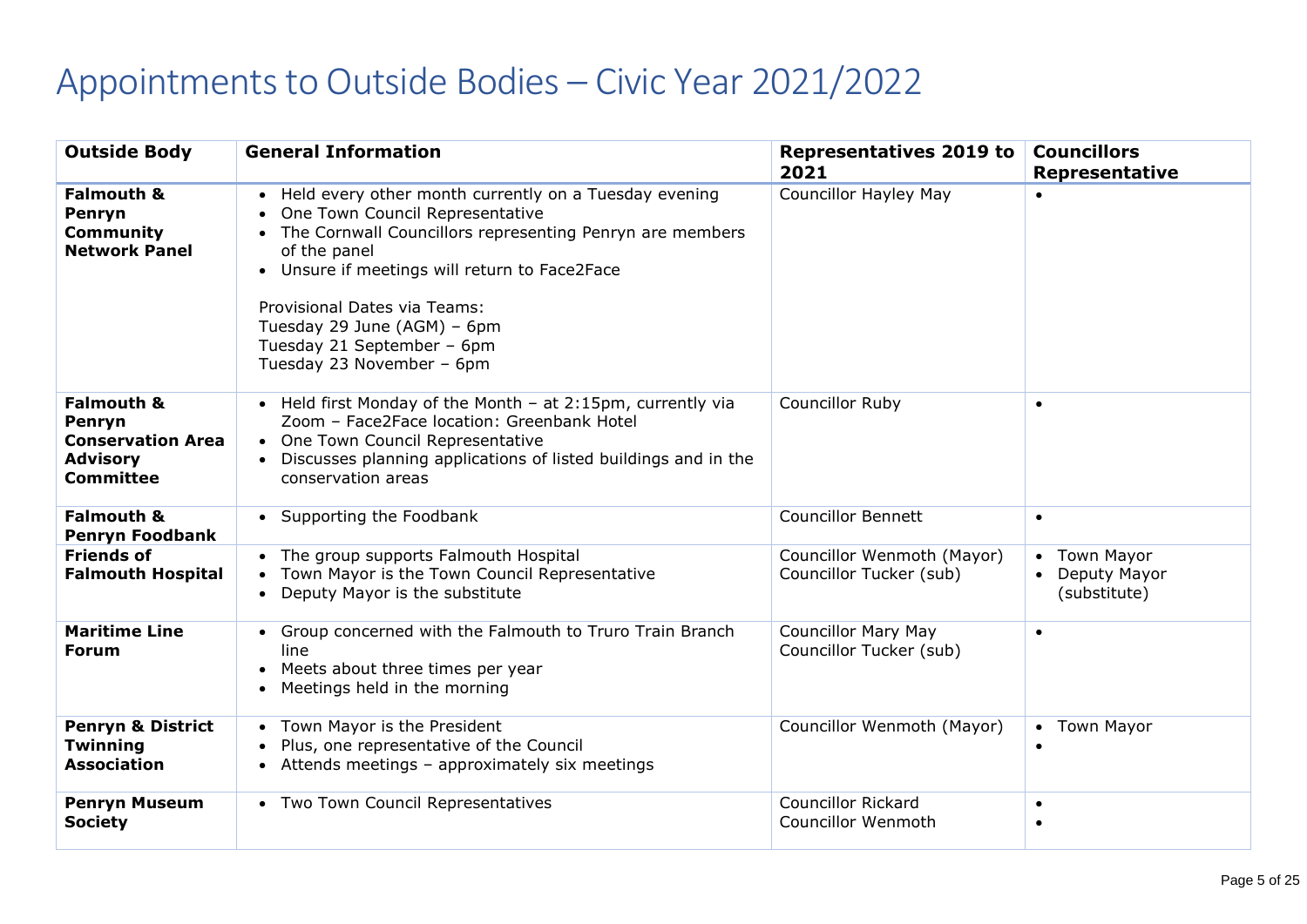| <b>Penryn Town</b><br><b>Local Trust</b>                | Membership is set as per the Deed of Trust<br>Mayor<br>Deputy Mayor<br>Immediate past Mayor                                                                                                                                    | Councillor Wenmoth<br>Councillor Tucker<br><b>Councillor Peters</b>                                                                                           | • Town Mayor<br>Deputy Mayor<br>Immediate past Mayor |
|---------------------------------------------------------|--------------------------------------------------------------------------------------------------------------------------------------------------------------------------------------------------------------------------------|---------------------------------------------------------------------------------------------------------------------------------------------------------------|------------------------------------------------------|
| <b>Place Shaping</b>                                    | • Three Councillors<br>Meetings - Wednesday evenings at 6:30pm<br>NO MEETINGS SCHEDULED - awaiting outcome of the BID<br>Please note members on the committee can be dual hatted.                                              | Councillor Wenmoth<br><b>Councillor Garrett</b><br><b>Councillor Mary May</b>                                                                                 | $\bullet$                                            |
| <b>Stuart Stephen</b><br><b>Memorial Hall</b><br>Trust  | • At least two meetings per year - usually meet at the hall, in<br>the daytime<br>• The Trust is made up of six representatives appointed by the<br>Council and three co-optative trustees<br>• Six Councillor Representatives | <b>Councillor Bennett</b><br>Councillor Langan<br>Councillor Hayley May<br><b>Councillor Snowdon</b><br><b>Councillor Tucker</b><br><b>Councillor Wenmoth</b> |                                                      |
| <b>University Sharing</b><br><b>Forum</b>               | Meet at least three times per year - at the University -<br>evening meeting                                                                                                                                                    | <b>Councillor Garrett</b>                                                                                                                                     | $\bullet$                                            |
| <b>West Cornwall</b><br><b>CCTV Management</b><br>Group | Meets quarterly - when Face2Face at Cornwall Fire & Rescue<br>HQ, Tolvaddon - currently via Teams<br>Last Wednesday in the Month (Jan, April, July, Oct)<br>• One Councillor Representative                                    | <b>Councillor Mary May</b>                                                                                                                                    | $\bullet$                                            |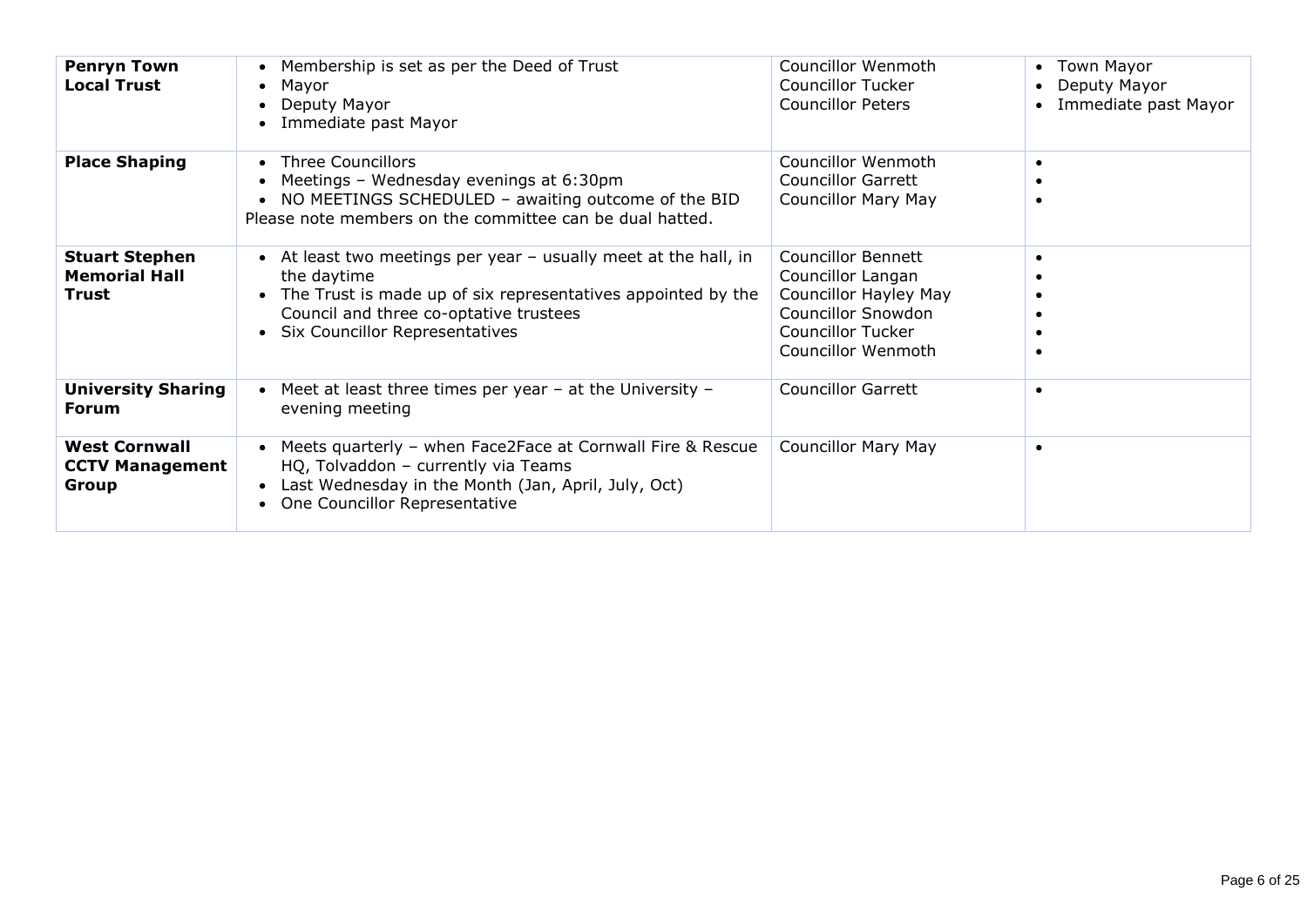# **COUNCIL**

## **24 MAY 2021**

### **Co-option**

#### **Author: Helen Perry, Town Clerk**

#### **1. Background**

Following the uncontested election held on 6 May 2021, the Town Council had two vacancies, one in the Penryn Ward and the other in the Bissom Ward.

#### **2. Discussion**

The Council can now fill those two vacancies by co-option.

There is no set procedure for how a co-option should be carried out, but candidates must be eligible under s.79 of the LGA 1972 and not disqualified under s.80 of the Act.

#### **If you wish to stand as a councillor, you must satisfy these requirements:**

- You need to be over 18 years of age
- A British citizen, a qualifying Commonwealth citizen, or a citizen of any other member state of the European Union
- On the Electoral Register for the council area for which you wish to stand,
- A local government elector of the parish; or a person who during the whole of the twelve months before nomination as a candidate occupied land or other premises as owner or tenant in the parish; or has, during the same period, resided in that area or within three miles thereof; or has during the same period, had a principal or only place of work in that area

#### **You cannot stand for election if you:**

- Are bankrupt and an Order or Interim Restriction Order has been imposed.
- Have, within five years before the day of the election, been convicted in the United Kingdom of any offence and have had a sentence of imprisonment (whether suspended or not) for a period of over three months without the option of a fine
- Work for the council where you are intending to stand for election (but you can work for other local authorities, including the principal authorities that represent the same area).
- Have been convicted or reported guilty of a corrupt or illegal practice by an election court, or have been disqualified from standing for election to a local authority

The Council has tried various ways to co-opt members, these have included:

- Writing a letter to the Council
- Informal get together to meet interested parties
- Short presentation to the Council

#### **3. Recommendation**

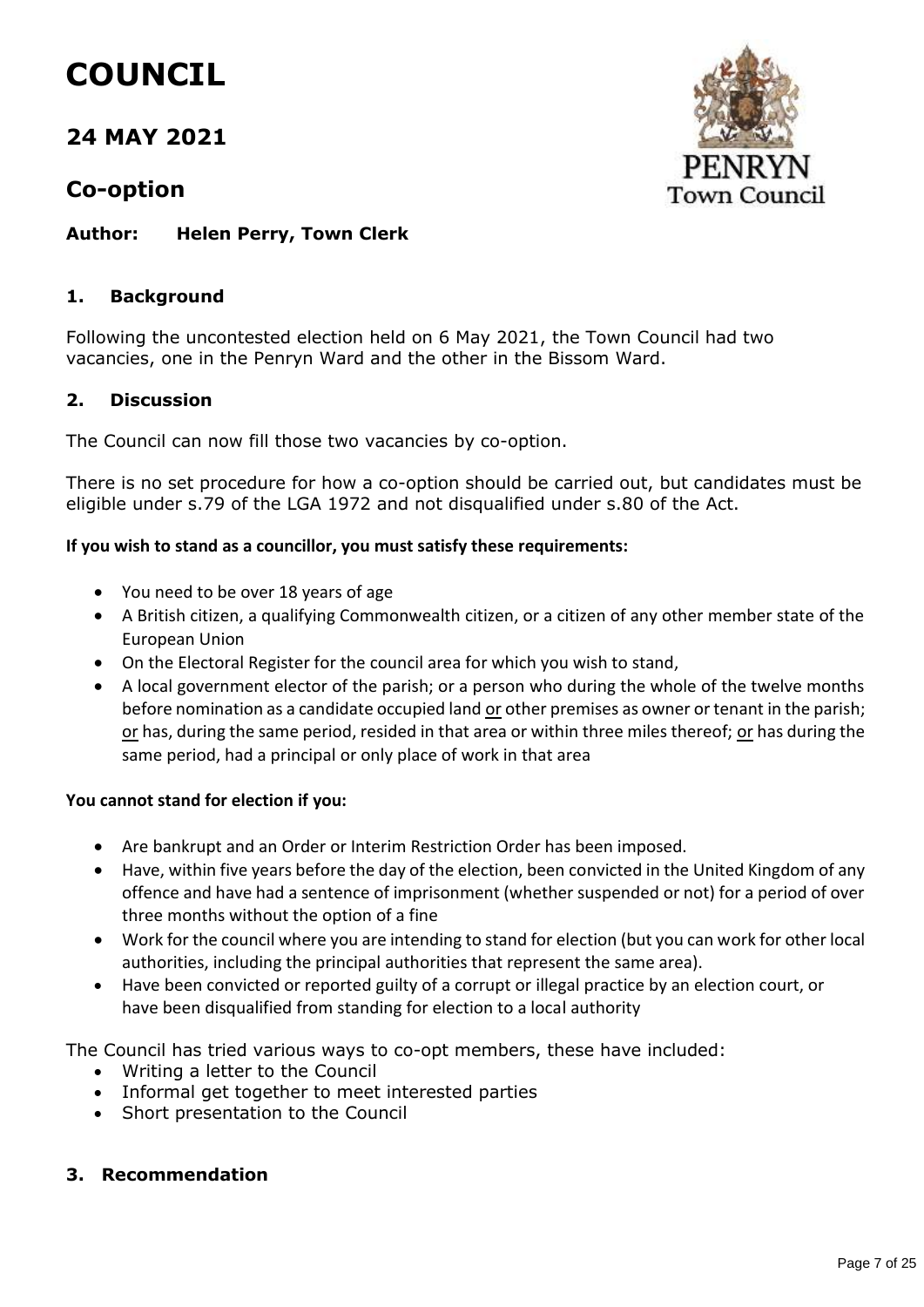That the Council;

- a) Notes the vacancies
- b) Agrees the procedure that it wishes to use for the co-option process
- c) The vacancies are advertised, stating the process to be used
- d) The candidates to be co-opted to the Council are agreed at the July 2021 council meeting

#### **4. Appendices**

None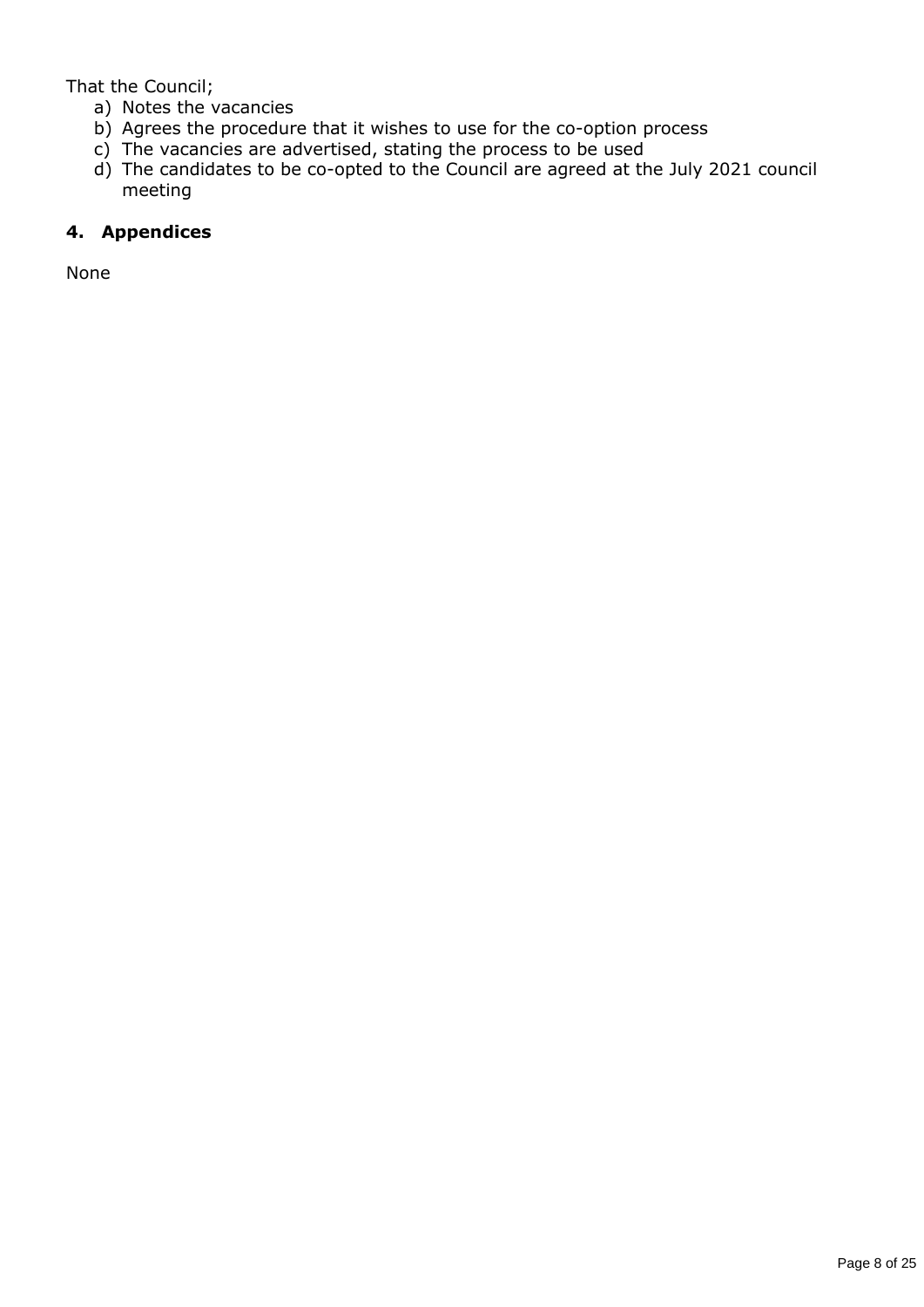# **COUNCIL**

## **24 MAY 2021**

### **Casual Vacancy**



**Author: Helen Perry, Town Clerk**

#### **1. Background**

Following the election held on 6 May 2021, Councillor Ashley Wall was elected uncontested to the Town Council, due to a change in personal circumstances, Councillor Wall has withdrawn from the Council.

#### **2. Discussion**

Due to Councillor Wall withdrawing from the Council, a Casual Vacancy has arisen.

The elections office at Cornwall Council has been notified and we are awaiting receipt of the official notice of a vacancy.

Following the receipt of the notice, if within 14 days (excluding weekends and Bank Holidays) TEN electors of the WARD write to the Returning Officer requesting an election, a by-election will be called. Alternatively, if the election is not called, the position can be filled by co-option.

The official notice will be published on our website and the Town notice board.

#### **3. Recommendation**

That the information is noted

#### **4. Appendices**

None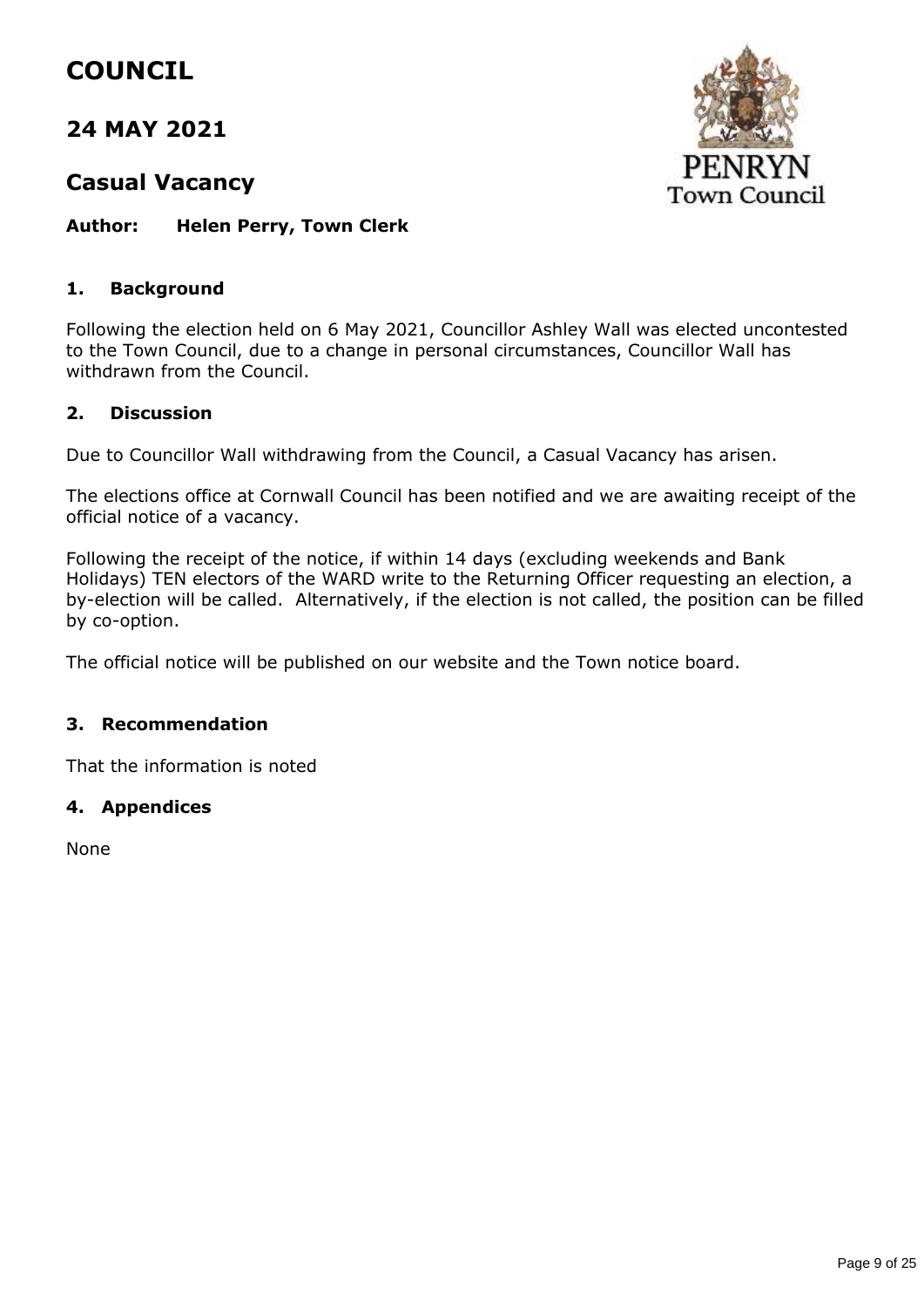# **COUNCIL**

## **24 MAY 2021**



## **Code of Conduct - Adoption**

**Author: Helen Perry, Town Clerk**

#### **1. Background**

Under the Localism Act 2011, the Council is required to adopt a Code of Conduct for Members.

#### **2. Discussion**

Email excerpt from CALC regarding the new Code of Conduct

"As you will know Cornwall Council has now published a new Code of Conduct 2021 for councils in Cornwall. The House of Lords Committee in Standards of Public Life made a number of significant recommendations as part of its review into the Code of Conduct; after detailed work the Cornwall Code has been updated to reflect these recommendations. The CALC strongly supports this single code for all elected members in Cornwall and is pleased to recommend the 2021 edition. The key changes are set out below.

#### 2.6 **Gifts and Hospitality**

The standard text has been changed to reflect the CoSIPL recommendation. The Cornwall Council code now requires gifts and hospitality in excess of £50 to be declared, but your council is able to set its own threshold of more or less than this figure.

#### 2.16 **Co operating with any investigation**

The new code requires members to assist with any investigation into a complaint by the Monitoring Officer.

#### 2.17 **Training**

The CoSIPL report recommended a greater requirement for members to undertake regular training. The new wording now requires training to be undertaken within six months and then where practical every 2 years or as required by the Monitoring Officer. As this is part of your Council's code of conduct it is important that training is offered to all new councillors not only after elections but also to those joining the council from time to time. Clerks are recommended to keep an attendance register to demonstrate that this element of the code has been met.

As the legislation and role of elected members is slightly different between the two tiers of local government, it will always be difficult to have a single version which reflects both. The Code circulated to you contained a number of elements specific to the unitary authority and the actions of unitary councillors as individuals. After feedback from clerks, I have made number of minor amendments which I have highlighted in red on the enclosed word document. The amendments are

- i) To reinstate the 2.13 from the previous code which states that a councillor must not authorise the use of council's resources on their own – and links to model standing orders
- ii) To reinstate 3.9 of the previous code which requires a member to tell the Clerk as well as the Monitoring Officer when making changes to their Register of Interests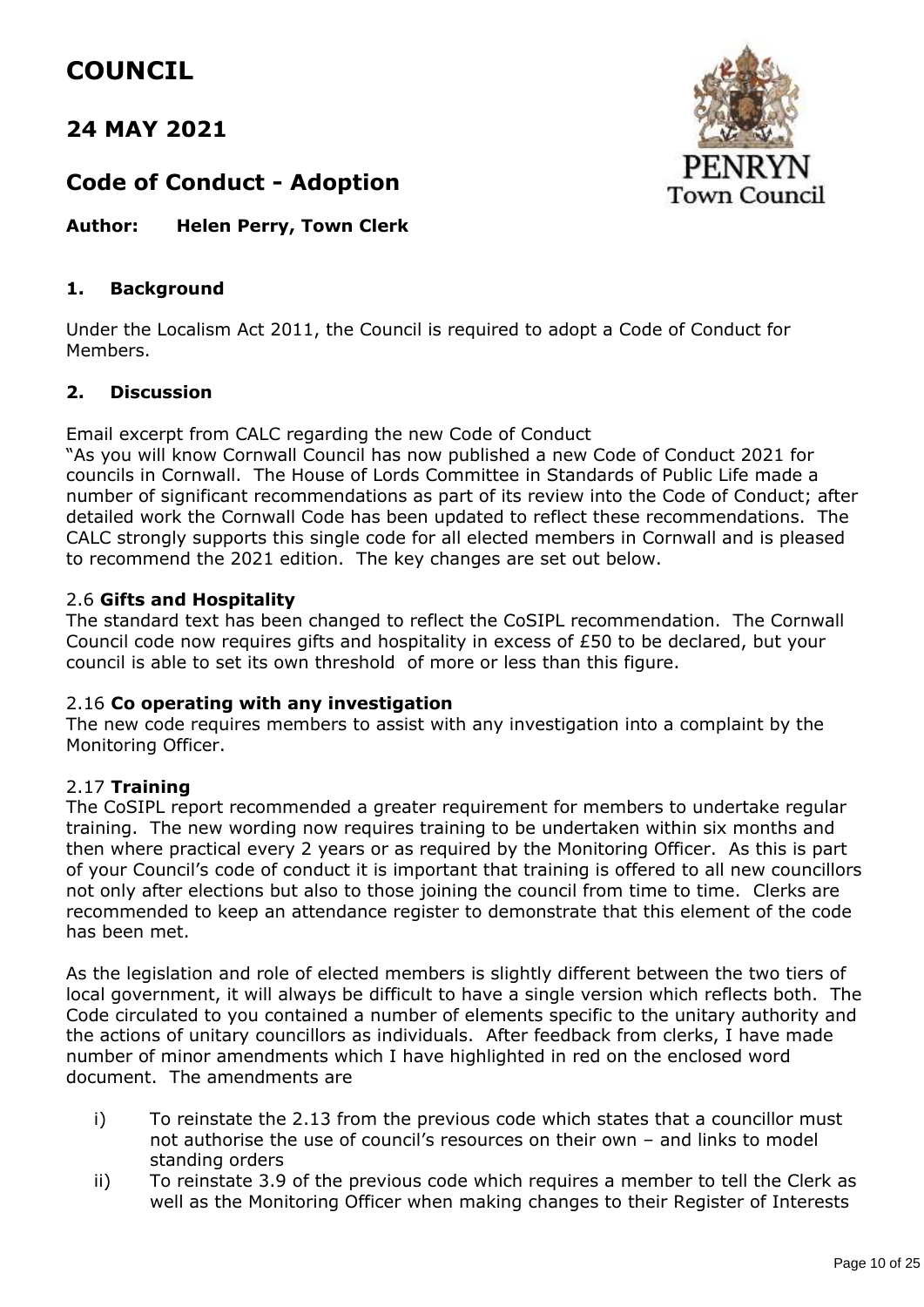- iii) Deleted 2.15 of the 2021 Code as it refers to a Leader/Cabinet system with Overview and Scrutiny which does not apply to first tier local councils.
- iv) Amended 2.15 of the 20021 Code to reflect the names of the relevant officers as appropriate for local councils

We are very fortunate in having a single Code which covers all elected members in the Duchy and I attach a copy of the 2021 version with the CALC recommended amendments in red. I hope that you will support the work of the Standards Committee and adopt the 2021 at the next opportunity."

#### **3. Recommendation**

That the Council adopts the attached Members Code of Conduct.

#### **4. Appendices**

a) Members Code of Conduct with the changes recommended by CALC (Cornwall Association of Local Councils)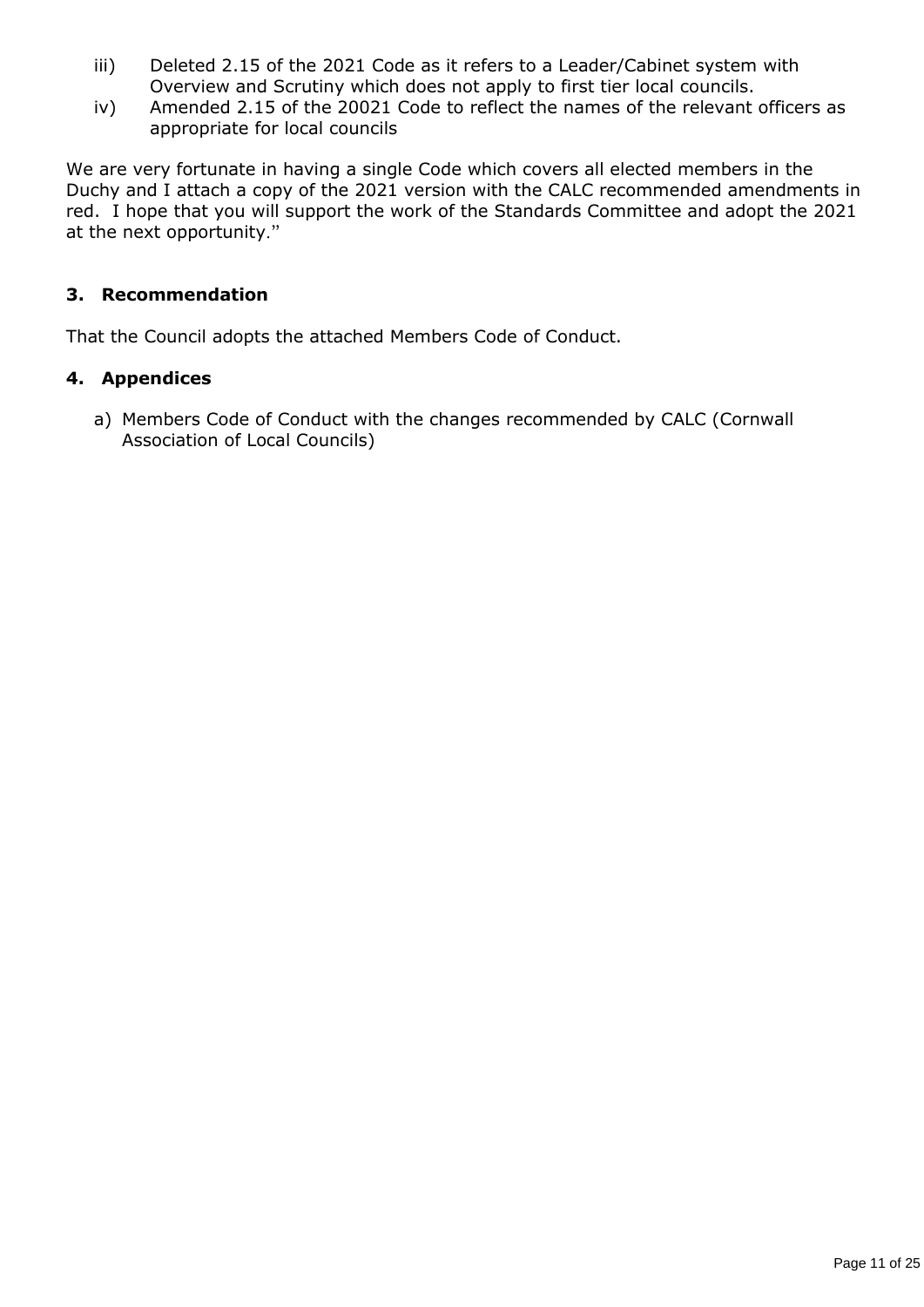# **Cornwall Council**

# **Code of Conduct for Members and Co-opted Members of Local Councils**

#### **General principles of public life**

The Localism Act 2011 requires the Council to adopt a Code of Conduct for Members that is consistent with the following principles:

**Selflessness** – Members should serve only the public interest and should never improperly confer an advantage or disadvantage on any person.

**Honesty and integrity** – Members should not place themselves in situations where their honesty and integrity may be questioned. The public nature of a Member's role means the distinction between acting in your official capacity and your private life may become blurred and a Member's honesty and integrity may therefore be questioned.

As a result, a Member must ensure that, as far as possible, there is clear separation between what they do in their private life and in their capacity as a Member. This is especially the case when a Member's activity in their private life relates to the functions of the Council and/or their corporate responsibilities as a Member such that a reasonable member of the public may perceive that the conduct comes within the scope of this Code of Conduct.

**Objectivity** - Members should make decisions on merit, including when making appointments, awarding contracts, or recommending individuals for rewards or benefits.

**Accountability** – Members should be accountable to the public for their actions and the manner in which they carry out their responsibilities and should co-operate fully and honestly with any scrutiny appropriate to their particular office.

**Openness** – Members should be as open as possible about their actions and those of their authority and should be prepared to give reasons for those actions.

**Leadership** – Members should promote and support these principles by leadership and, by example, and should act in a way that secures or preserves public confidence.

Cornwall Council also expects its Members to observe the following principles:

**Duty to uphold the law** – Members should uphold the law and, on all occasions, act in accordance with the trust that the public is entitled to place in them.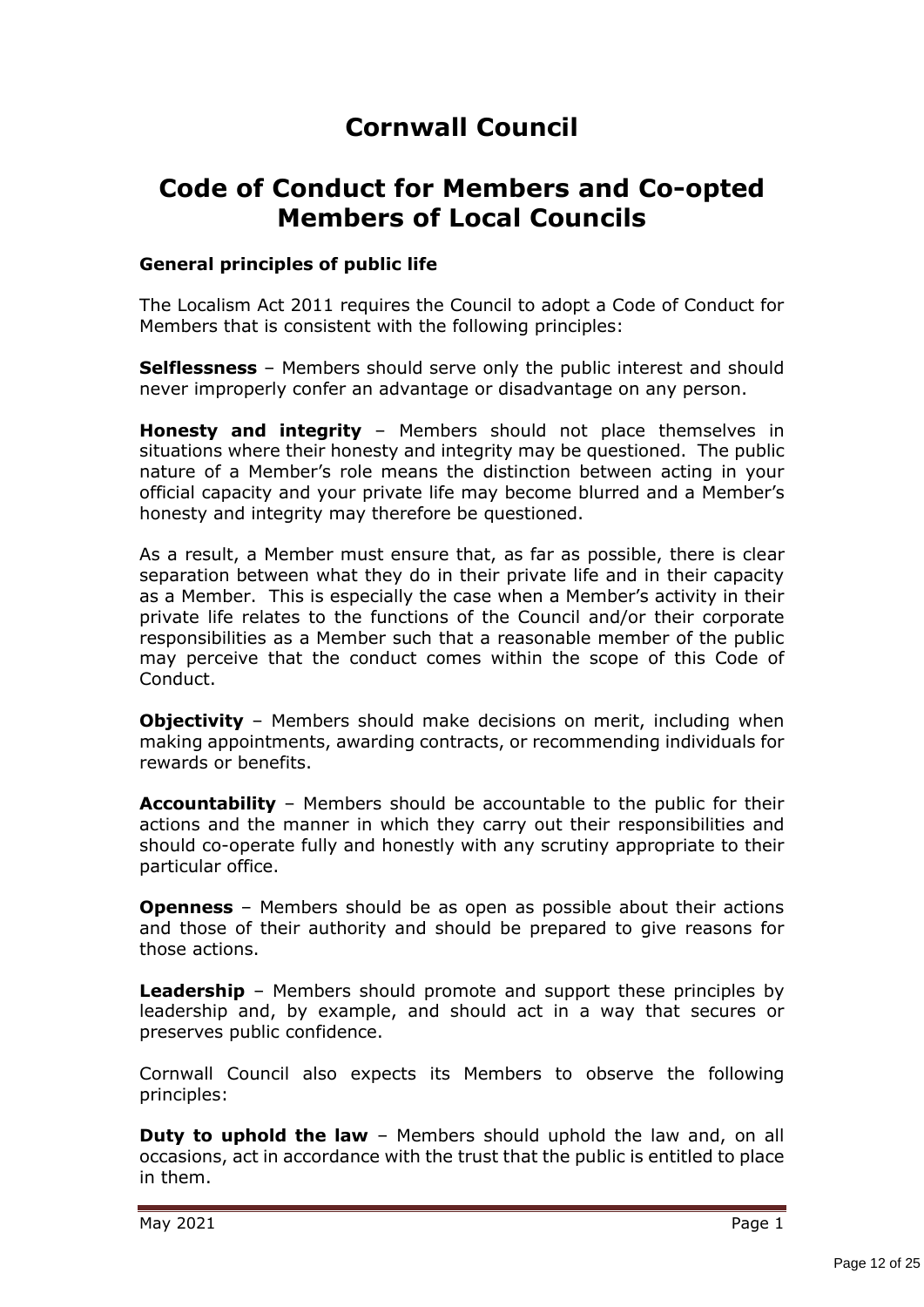**Personal judgement** – Members may take account of the views of others, including their political groups, but should reach their own conclusions on the issues before them and act in accordance with those conclusions.

**Respect for others** – Members should promote equality by not discriminating unlawfully against any person, and by treating people with respect, regardless of their race, age, religion, gender, sexual orientation or disability. They should respect the impartiality and integrity of the authority's statutory officers and its other employees.

**Stewardship** – Members should do whatever they are able to do to ensure that their authorities use their resources prudently, and in accordance with the law.

Whilst these overriding principles are not formally part of the Code of Conduct, they underpin the purpose and provisions of the Code of Conduct and are principles in accordance with which Members should conduct themselves.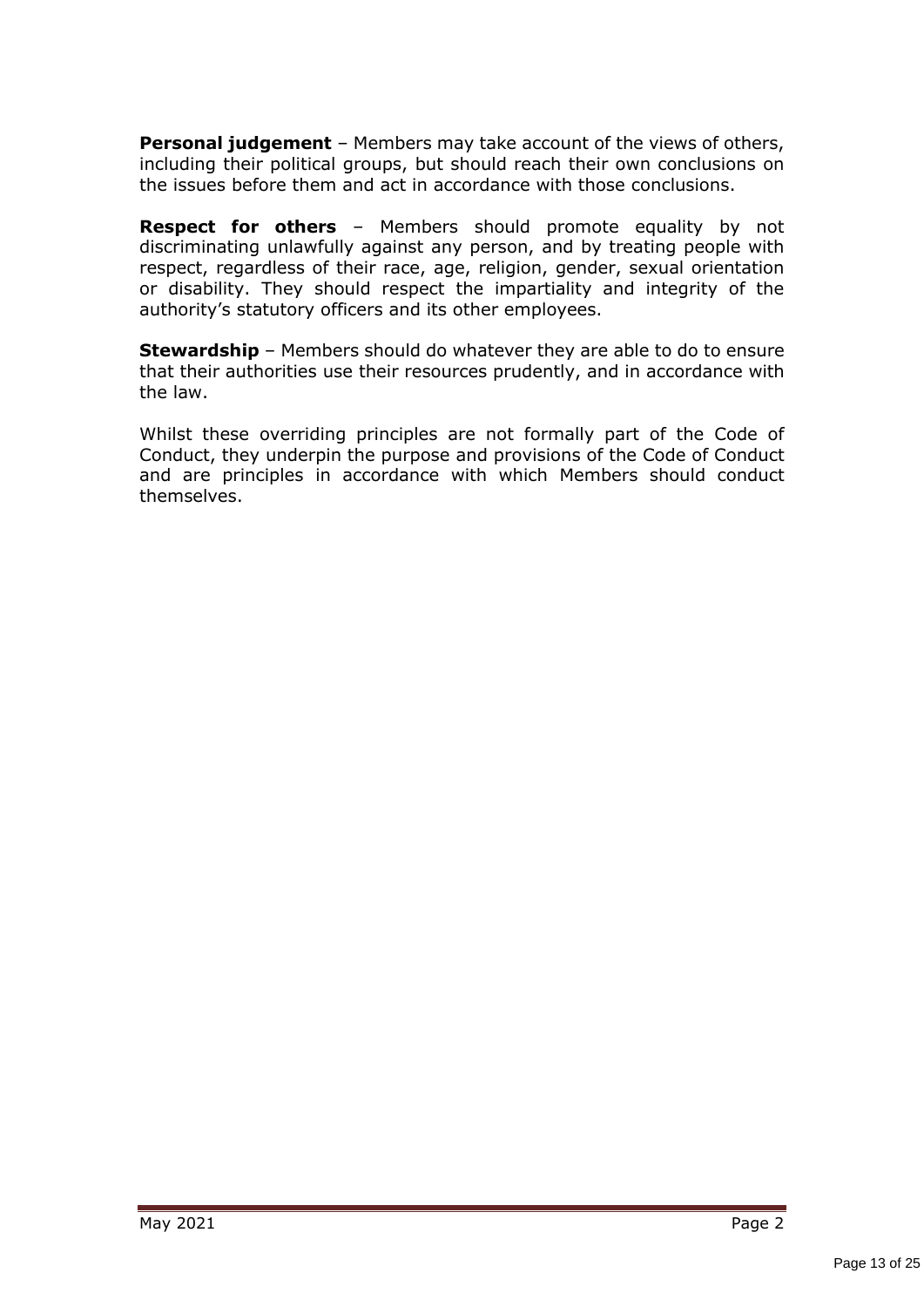#### **Introduction and Interpretation**

- 1. This Code of Conduct has been adopted by Cornwall Council to support its duty to promote and maintain high standards of conduct by Members of the Council as required by the Localism Act 2011. The Standards Committee assumes ownership of the Code on behalf of the Council and also monitors the operation of the Code in conjunction with the Monitoring Officer.
- 2. In this Code:

"**disclosable pecuniary interest**" means an interest described in Part 5A of this Code and which is an interest of a Member or an interest of (i) that Member's spouse or civil partner; (ii) a person with whom that Member is living as husband or wife; or (iii) a person with whom that Member is living as if they were civil partners, and that Member is aware that that other person has the interest as found on page 11 of this Code

"**dispensation**" means a dispensation granted by the Standards Committee of the Council or other appropriate person or body which relieves a Member from one or more of the restrictions set out in subparagraphs 3(5)(i), 3(5)(ii) and 3(5)(iii) of Part 3 of this Code to the extent specified in the dispensation

"**interest**" means any disclosable pecuniary interest or any disclosable non-registerable interest where the context permits

"**meeting**" means any meeting of the Council, the Cabinet and any of the Council's or the Cabinet's committees, sub-committees, joint committees, joint sub-committees, area committees or working groups

"**Member**" includes an Elected Member and a Co-opted Member

"**non-registerable interest**" mean an interest as defined in Part 5B of this Code as found on page 13 of this Code

"**register**" means the register of disclosable pecuniary interests maintained by the Monitoring Officer of the Council

"**sensitive interest**" means an interest that a Member has (whether or not a disclosable pecuniary interest) in relation to which the Member and the Monitoring Officer consider that disclosure of the details of that interest could lead to the Member, or a person connected with the Member, being subject to violence or intimidation

**"trade union"** means a trade union within the meaning of the Trade Union and Labour Relations (Consolidation) Act 1992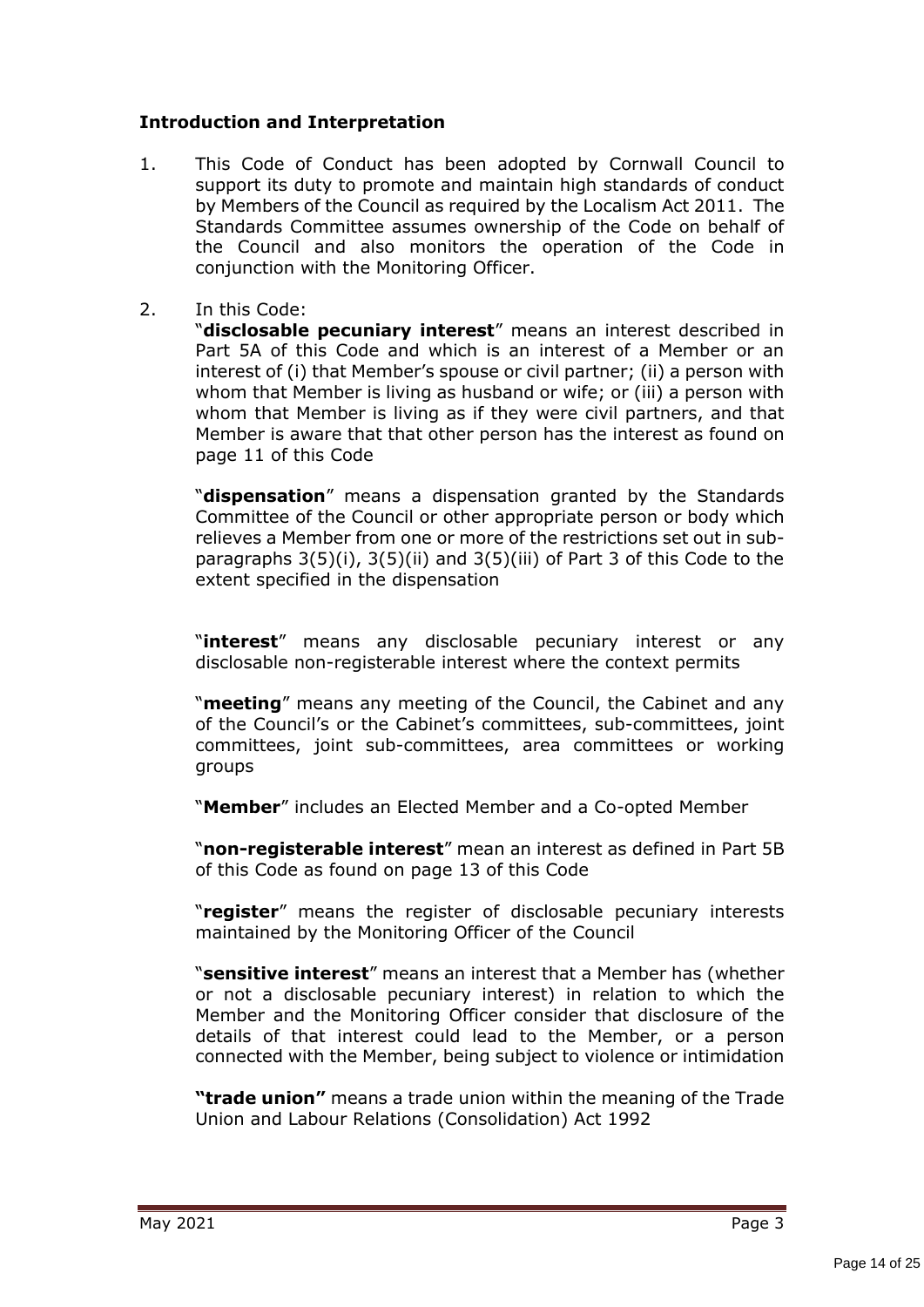- 3. This Code is arranged as follows:
	- Part 1 Application of the Code of Conduct
	- Part 2 General obligations
	- Part 3 Registering and declaring interests
	- Part 4 Sensitive interests
	- Part 5A Pecuniary interests
	- Part 5B Non-registerable interests.

#### **Part 1 – Application of the Code of Conduct**

- 1.1 This Code applies to you as a Member of the Council.
- 1.2. This Code should be read together with the preceding general principles of public life.
- 1.3. It is your responsibility to comply with the provisions of this Code.
- 1.4 Subject to paragraphs 1.5 and 1.6 of this Code, you must comply with this Code whenever you:
	- (a) conduct the business of the Council, which in this Code includes the business of the office to which you have been elected or appointed; or
	- (b) act, hold yourself out as acting or conduct yourself in such a way that a third party could reasonably conclude that you are acting as a representative of the Council or use knowledge you could only have obtained in your role as a representative of the Council

and references to your official capacity are construed accordingly.

- 1.5 Where you act as a representative of the Council:
	- (a) on another authority which has a Code of Conduct, you must, when acting for that other authority, comply with that other authority's Code of Conduct; or
	- (b) on any other body, you must, when acting for that other body, comply with this Code of Conduct, except and insofar as it conflicts with any lawful obligations to which that other body may be subject.
- 1.6 Where you are also a member of an authority other than the Council you must make sure that you comply with the relevant Code of Conduct depending on which role you are acting in. Your conduct may be subject to more than one Code of Conduct depending on the circumstances. Advice can be sought from the Monitoring Officer or one of his team.

#### **Part 2 – General obligations**

2.1 You must treat others with respect.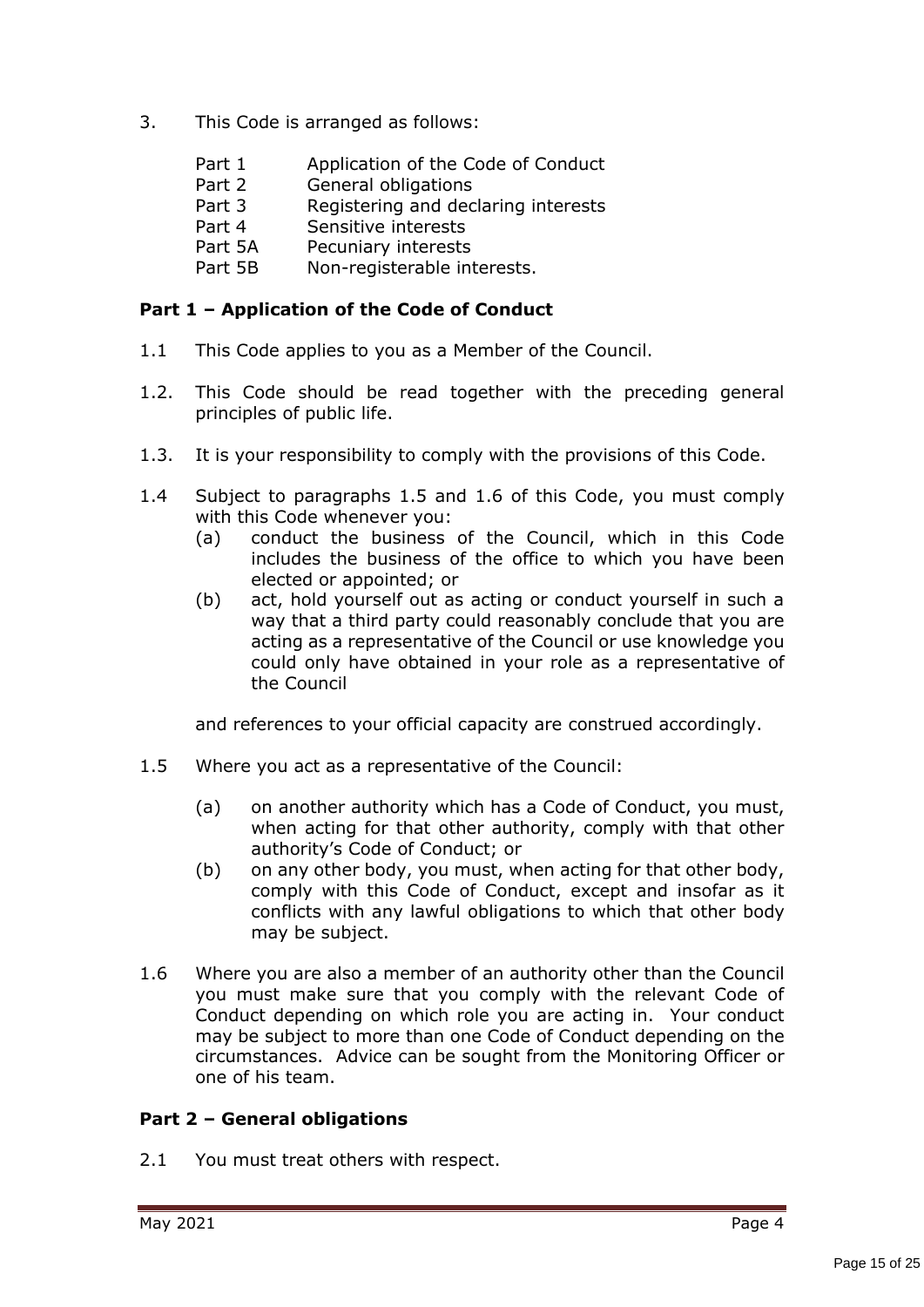- 2.2 You must not treat others in a way that amounts to or which may reasonably be construed as unlawfully discriminating against them.
- 2.3 You must not bully or harass any person.
- 2.4 You must not intimidate or attempt to intimidate others.
- 2.5 You must not conduct yourself in a manner which is contrary to the Council's duty to promote and maintain high standards of conduct by Members.
- 2.6 You must not accept any gifts or hospitality that could be seen by the public as likely to influence your judgement and you are responsible for declaring all gifts and hospitality received over the value of £50 from a single source in one year, either in the form of a single gift or as a cumulative total . You also must register any gifts or gifts or hospitality over £50 within 28 days of receiving either the gift or hospitality.
- 2.7 You must not do anything which compromises or is likely to compromise the impartiality of those who work for or on behalf of the Council.
- 2.8 You must not disclose information given to you in confidence by anyone, or information acquired by you which you believe, or ought reasonably to be aware, is of a confidential nature, except where –
	- (i) you have the consent of a person authorised to give it;
	- (ii) you are required by law to do so;
	- (iii) the disclosure is made to a third party for the purpose of obtaining professional advice provided that the third party agrees in writing not to disclose the information to any other person before the information is provided to them; or
	- (iv) the disclosure is
		- (a) reasonable and in the public interest; and
		- (b) made in good faith; and
		- (c) in compliance with the reasonable requirements of the authority, which requirements must be demonstrable by reference to an adopted policy, procedure or similar document of the Council or evidenced by advice provided by the Monitoring Officer or his nominee.
- 2.9 You must not prevent or attempt to prevent another person from gaining access to information to which that person is entitled by law.
- 2.10 You must not conduct yourself in a manner which could reasonably be regarded as bringing your office or the Council into disrepute.
- 2.11 You must not use or attempt to use your position as a Member of the Council improperly to confer on or to secure for yourself or any other person an advantage or disadvantage.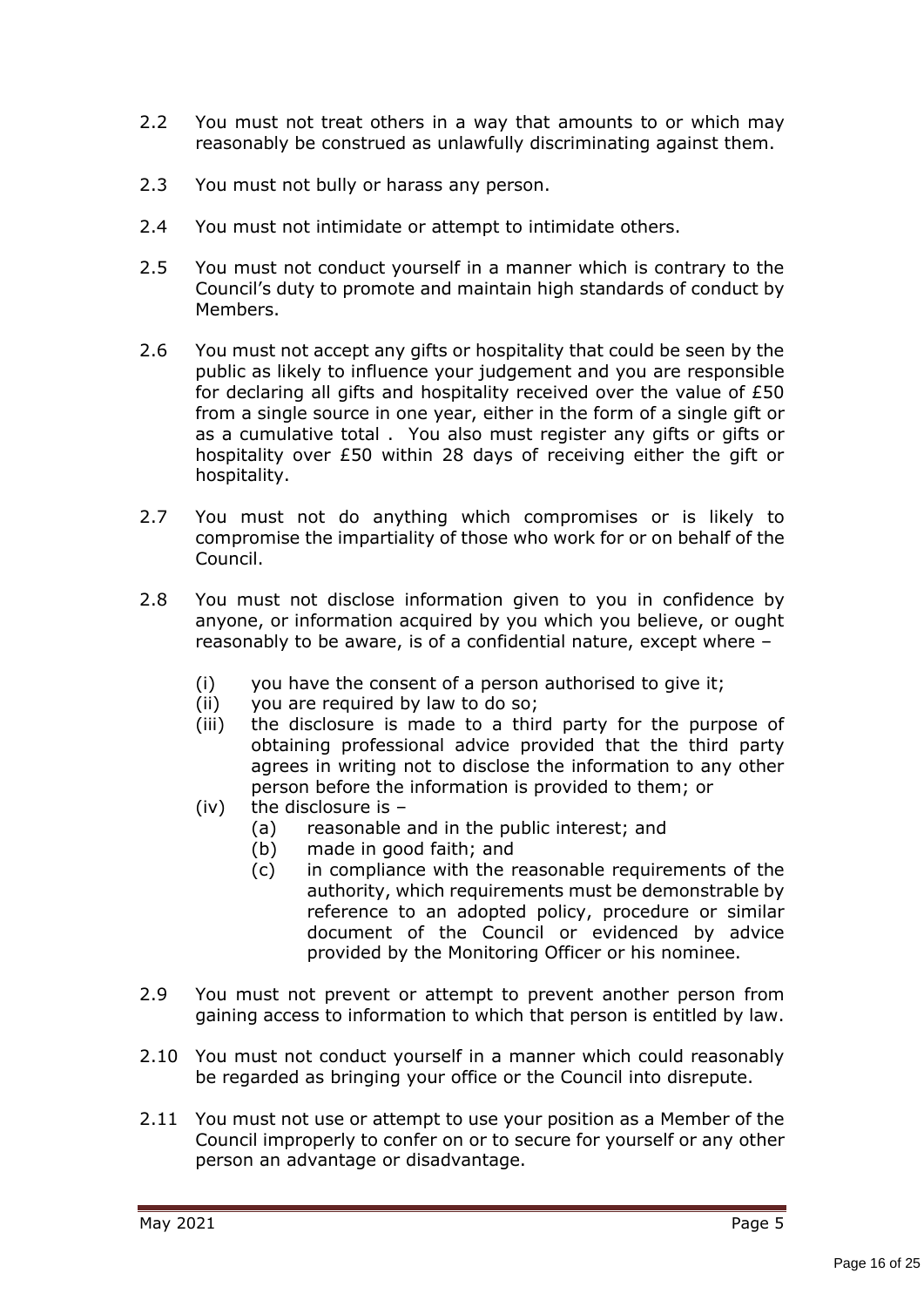- 2.12 You must when using or authorising the use by others of the resources of the Council:
	- (i) have the prior formal permission of the Council;
	- (ii) act in accordance with the reasonable requirements of the Council;
	- (iii) ensure that such resources are not used improperly for political purposes (including party political purposes); and
	- (iv) have regard to any statutory or other requirements relating to local authority publicity.
- 2.13 You must not authorise the use of the Council's resources by yourself or any other person other than by your participation in a formal decision made at a meeting and in accordance with the Council's standing orders or other procedural rules.
- 2.14 You must give reasons for all decisions in accordance with any statutory requirements and any reasonable additional requirements imposed by the Council.
- 2.15 When reaching decisions on any matter you must have regard to any relevant advice provided to you by the Council's Proper Officer, RFO or Monitoring Officer.
- 2.16 You must comply with the requirements of the Monitoring Officer in assisting with any assessment or investigation relating to an alleged breach of the Code of Conduct and comply with any sanction that is imposed upon you for breaching the Code of Conduct.
- 2.17 You must complete Code of Conduct training within 6 months of taking office and then must attend refresher training every 2 years if practicable or as required by the Monitoring Officer. This training can be held virtually.

#### **Part 3 – Registering and declaring interests and withdrawal from meetings**

- 3.1 The provisions of this Part of this Code are subject to the provisions of Part 4 of this Code relating to sensitive interests.
- 3.2 Within 28 days of becoming a Member you must notify the Council's Monitoring Officer of any disclosable pecuniary interest that you have and your membership of any trade union(s) at the time of giving the notification.
- 3.3 Where you become a Member as a result of re-election or your cooption being renewed you need only comply with paragraph 3.2 of this Code to the extent that your disclosable pecuniary interests and your trade union membership(s) are not already entered on the register at the time the notification is given.
- 3.4 You are not required to notify non-registerable interests to the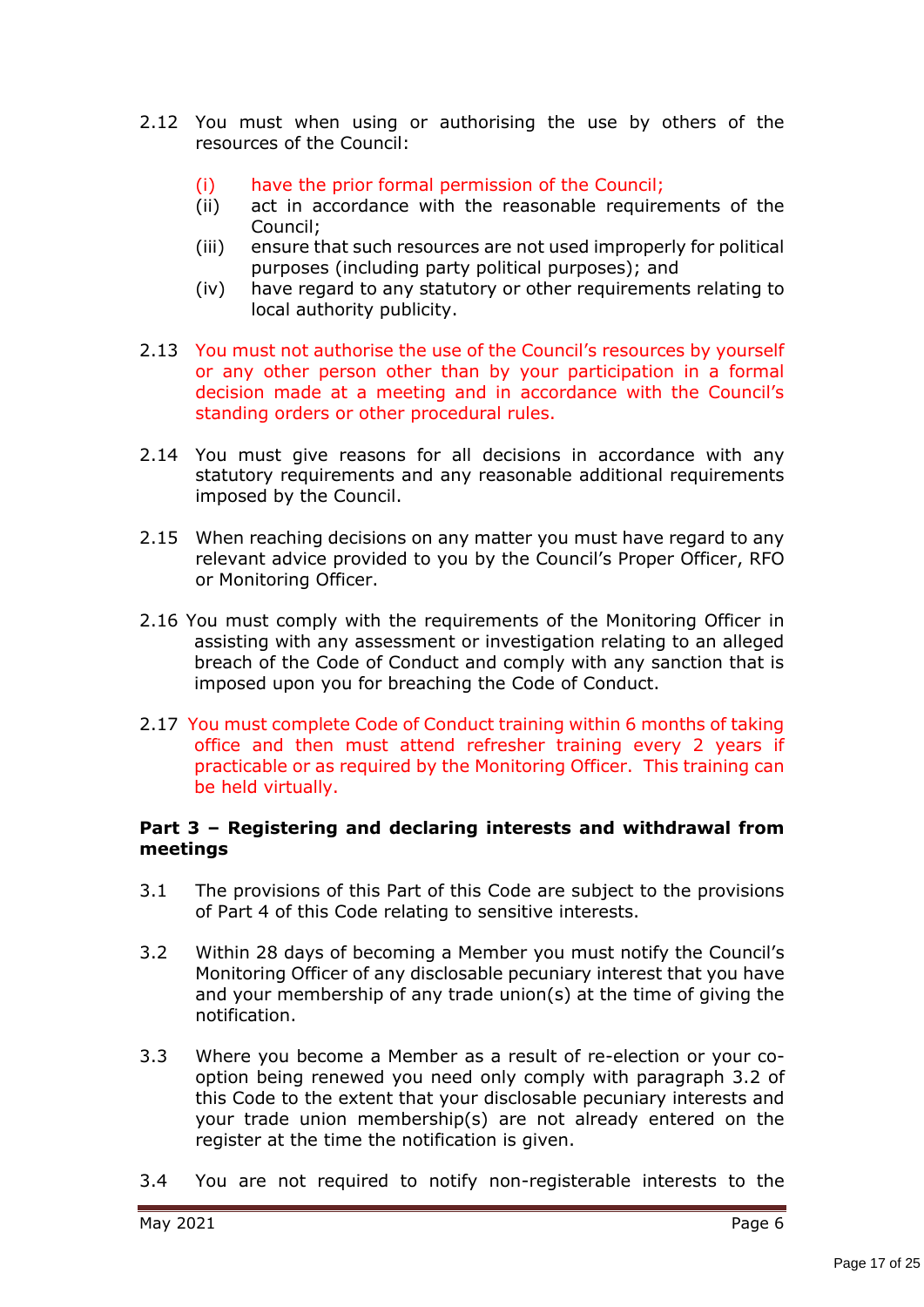Monitoring Officer for inclusion in the register.

- 3.5 If you are present at a meeting and you are aware that you have a non-registerable interest, a disclosable pecuniary interest or an interest by virtue of any trade union membership in any matter being considered or to be considered at the meeting you must disclose that interest to the meeting if that interest is not already entered in the register and, unless you have the benefit of a current and relevant dispensation in relation to that matter, you must:
	- (i) not participate, or participate further, in any discussions of the matter at the meeting;
	- (ii) not participate in any vote, or further vote, taken on the matter at the meeting; and
	- (iii) remove yourself from the meeting while any discussion or vote takes place on the matter, to the extent that you are required to absent yourself in accordance with the Council's standing orders or other relevant procedural rules.
- 3.5A Where a Member has a non-registerable interest in a matter to which paragraph 3.5 relates that does not benefit from a valid dispensation and that interest arises only from the Member's participation in or membership of a body whose objects or purposes are charitable, philanthropic or otherwise for the benefit of the community or a section of the community the Member may with the permission of the Chairman of the meeting or until such time as the Chairman directs the Member to stop, address the meeting to provide such information as they reasonably consider might inform the debate and decision to be made before complying with paragraphs 3.5(i), (ii) and (iii).
- 3.6 If a disclosable pecuniary interest or any membership of a trade union to which paragraph 3.5 relates is not entered in the register and has not already been notified to the Monitoring Officer at the time of the disclosure you must notify the Monitoring Officer of that interest within 28 days of the disclosure being made at the meeting.
- 3.7 Where you are able to discharge a function of the Council acting alone and you are aware that you have a non-registerable interest, a disclosable pecuniary interest or an interest by virtue of any trade union membership(s) in a matter being dealt with, or to be dealt with, by you in the course of discharging that function you must :
	- (i) not take any steps, or any further steps, in relation to the matter (except for the purpose of enabling the matter to be dealt with otherwise than by you); and
	- (ii) if the interest is a disclosable pecuniary interest or membership of a trade union, notify the Monitoring Officer of that interest within 28 days of becoming aware of the interest if the interest is not entered in the register and has not already been notified to the Monitoring Officer.
- 3.8 Within 28 days of becoming aware of any new disclosable pecuniary interest or trade union membership, or change to any disclosable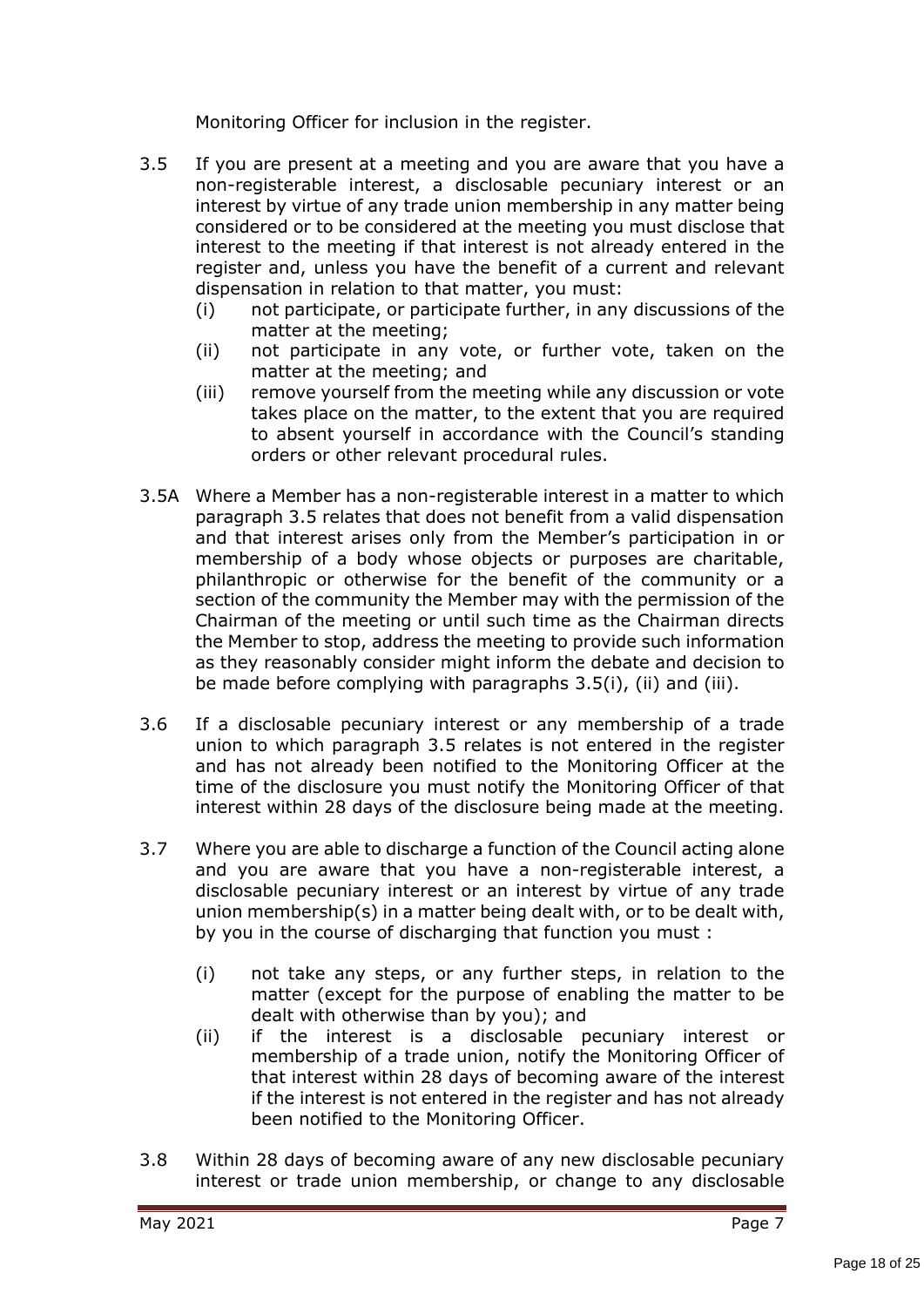pecuniary interest or trade union membership already registered or notified to the Monitoring Officer, you must notify that new interest or the change in the interest to the Monitoring Officer.

- 3.9 All notifications of disclosable pecuniary interests and trade union membership to the Monitoring Officer, excepting those made verbally at meetings, must be made in writing.
- 3.10 You must notify the proper officer of your Council in writing of the detail of all disclosable pecuniary interests that are notified or confirmed to the Monitoring Officer.

#### **Part 4 – Sensitive interests**

- 4.1 Members must notify the Monitoring Officer of the details of sensitive interests but the details of such interests shall not be included in any published version of the register.
- 4.2 The requirement in paragraph 3(5) of Part 3 of this Code to disclose interests to meetings shall in relation to sensitive interests be limited to declaring the existence of an interest and the detail of the interest need not be declared.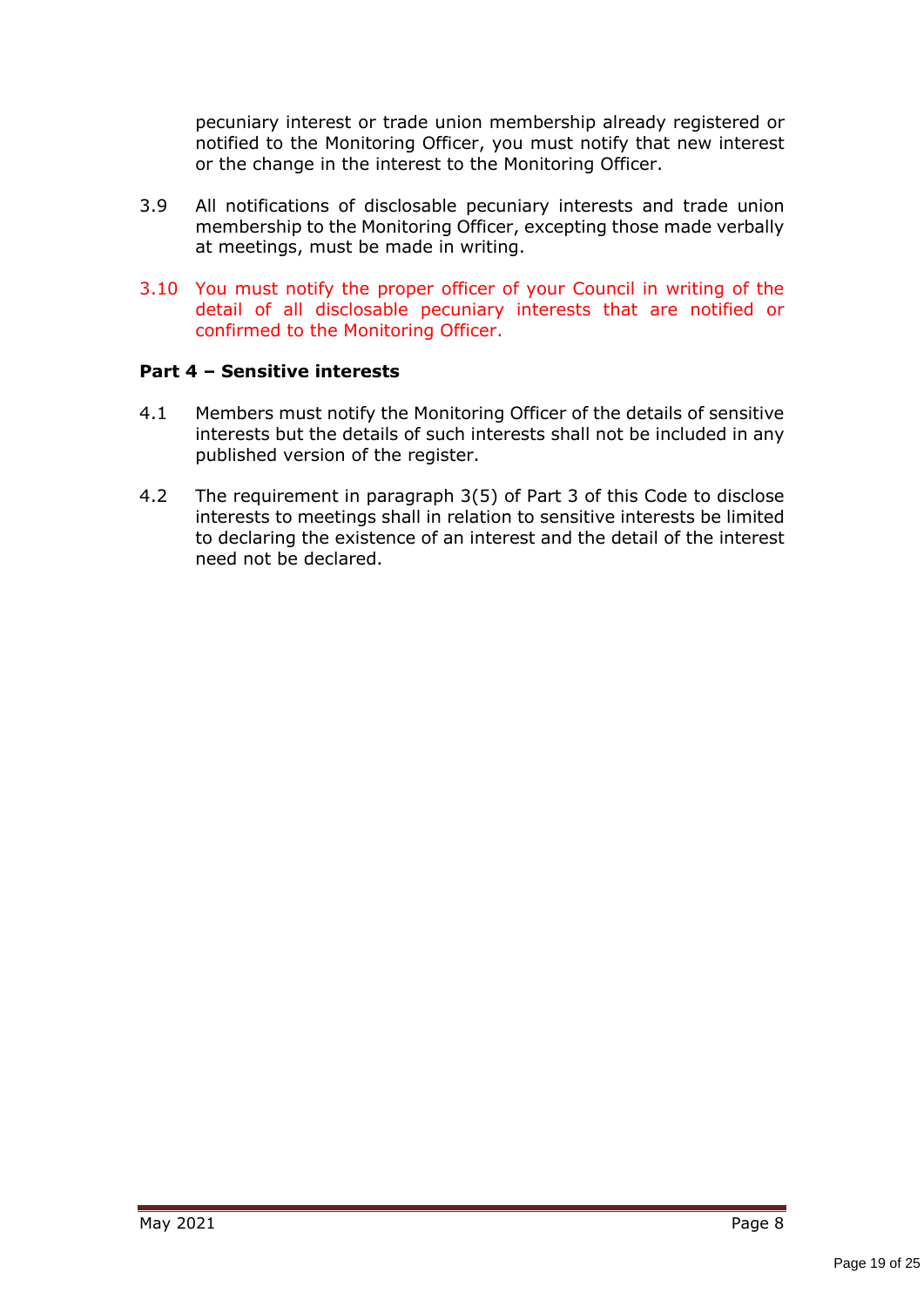# **Part 5A – Disclosable Pecuniary Interests**

In this Part of the Code the expressions in the middle column have the meanings attributed to them in the right hand column

| (a)(i)   | "body in which the<br>relevant<br>person<br>has a beneficial<br>interest" | means a firm in which the relevant person<br>is a partner or a body corporate of which the<br>relevant person is a director or in the<br>securities of which the relevant person has<br>a beneficial interest                                                                            |
|----------|---------------------------------------------------------------------------|------------------------------------------------------------------------------------------------------------------------------------------------------------------------------------------------------------------------------------------------------------------------------------------|
| (a)(ii)  | "director"                                                                | includes a member of the committee of<br>management of an industrial and provident<br>society                                                                                                                                                                                            |
| (a)(iii) | "land"                                                                    | includes an easement, servitude, interest,<br>or right over land which does not carry with<br>it a right for the relevant person (alone or<br>jointly with another) to occupy the land or<br>to receive income                                                                           |
| (a)(iv)  | "relevant<br>authority"                                                   | means the authority of which you are a<br>member                                                                                                                                                                                                                                         |
| (a)(v)   | "relevant person"                                                         | means you, your spouse or civil partner, a<br>person with whom you are living with as<br>husband and wife or a person with whom<br>you are living with as if you are civil partners                                                                                                      |
| (a)(vi)  | "securities"                                                              | shares, debentures, debenture<br>means<br>stock, loan stock, bonds, units of a collective<br>investment scheme within the meaning of<br>the Financial Services and Markets Act 2000<br>and other securities of any description,<br>other than money deposited with a building<br>society |

The following table sets out the disclosable pecuniary interests that have been prescribed by the Secretary of State for the purposes of the Code of Conduct and the Localism Act, 2011.

| Interest |                                                            | Description                                                                                                                                                                                                                                                                                                                                                                           |
|----------|------------------------------------------------------------|---------------------------------------------------------------------------------------------------------------------------------------------------------------------------------------------------------------------------------------------------------------------------------------------------------------------------------------------------------------------------------------|
| (b)(i)   | Employment,<br>office, trade,<br>profession or<br>vocation | Any employment, office, trade, profession or<br>vocation carried on for profit or gain                                                                                                                                                                                                                                                                                                |
| (b)(ii)  | Sponsorship                                                | Any payment or provision of any other<br>financial benefit (other than from the<br>relevant authority) made or provided within<br>the relevant period in respect of any<br>expenses incurred by you in carrying out<br>your duties as a member, or towards the<br>election expenses of you. This includes any<br>payment or financial benefit from a trade<br>union(as defined above) |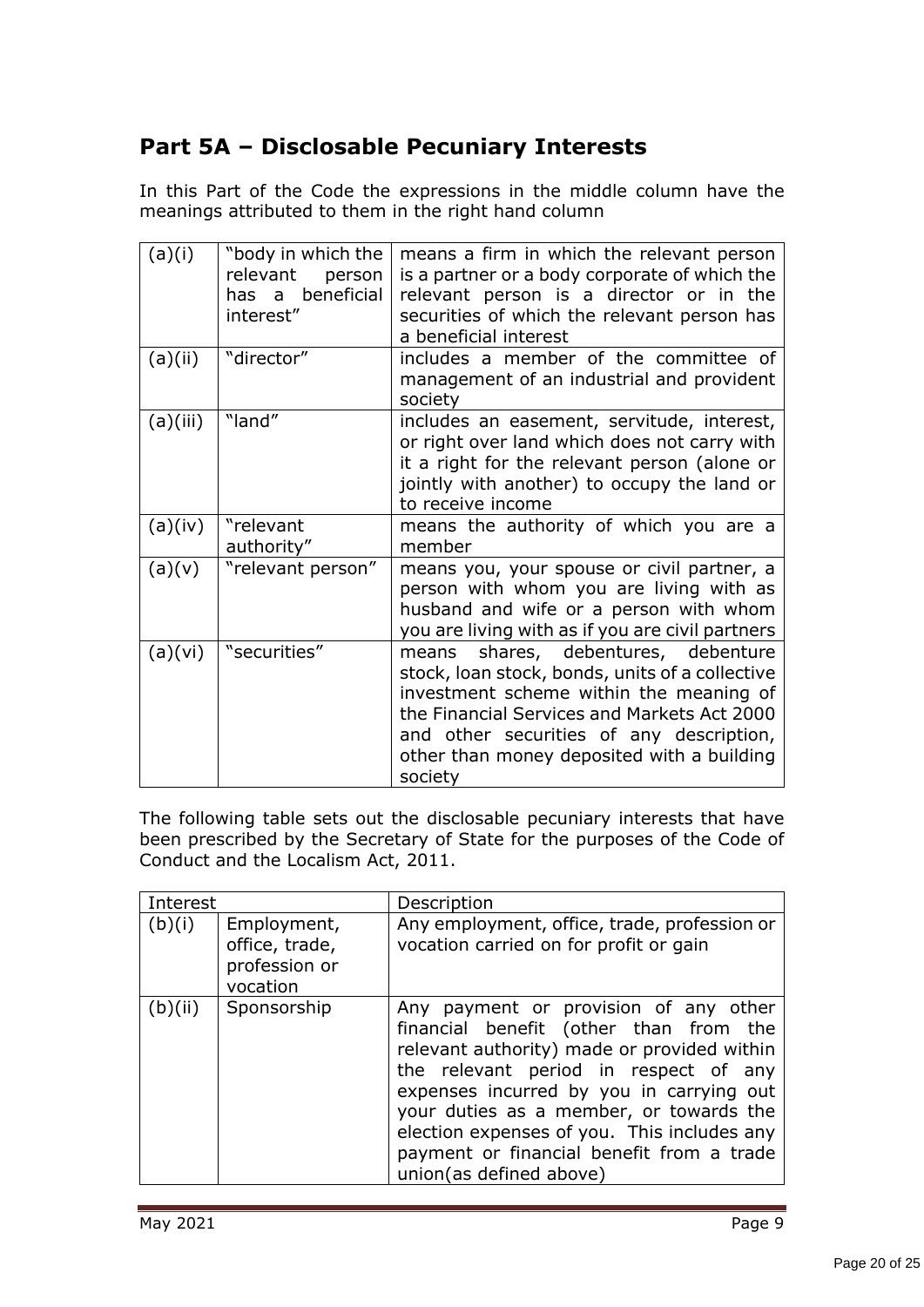| (b)(iii) | Contracts              | Any contract which is made between the<br>relevant person (or a body which in which<br>the relevant person has a beneficial interest)<br>and the relevant authority under which<br>goods and services are to be provided or<br>works are to be executed and which has not<br>been fully discharged                                                                                                                                                                                                                                                                                              |
|----------|------------------------|-------------------------------------------------------------------------------------------------------------------------------------------------------------------------------------------------------------------------------------------------------------------------------------------------------------------------------------------------------------------------------------------------------------------------------------------------------------------------------------------------------------------------------------------------------------------------------------------------|
| (b)(iv)  | Land                   | Any beneficial interest in land which is within<br>the area of the relevant authority                                                                                                                                                                                                                                                                                                                                                                                                                                                                                                           |
| (b)(v)   | Licences               | Any licence (alone or jointly with others) to<br>occupy land in the area of the relevant<br>authority for a month or longer                                                                                                                                                                                                                                                                                                                                                                                                                                                                     |
| (b)(vi)  | Corporate<br>tenancies | Any tenancy where, to your knowledge, the<br>landlord is the relevant authority and the<br>tenant is a body in which the relevant person<br>has a beneficial interest                                                                                                                                                                                                                                                                                                                                                                                                                           |
| (b)(vii) | Securities             | Any beneficial interest in securities of any<br>body where that body, to your knowledge,<br>has a place of business or land in the area<br>of the relevant authority and either the total<br>nominal value of the securities exceeds<br>£25,000 or one hundredth of the total of the<br>issued share capital of that body, or if the<br>share capital of that body is of more than<br>one class the total nominal value of the<br>shares in any one class in which the relevant<br>person has a beneficial interest exceeds one<br>hundredth of the total issued share capital<br>of that class |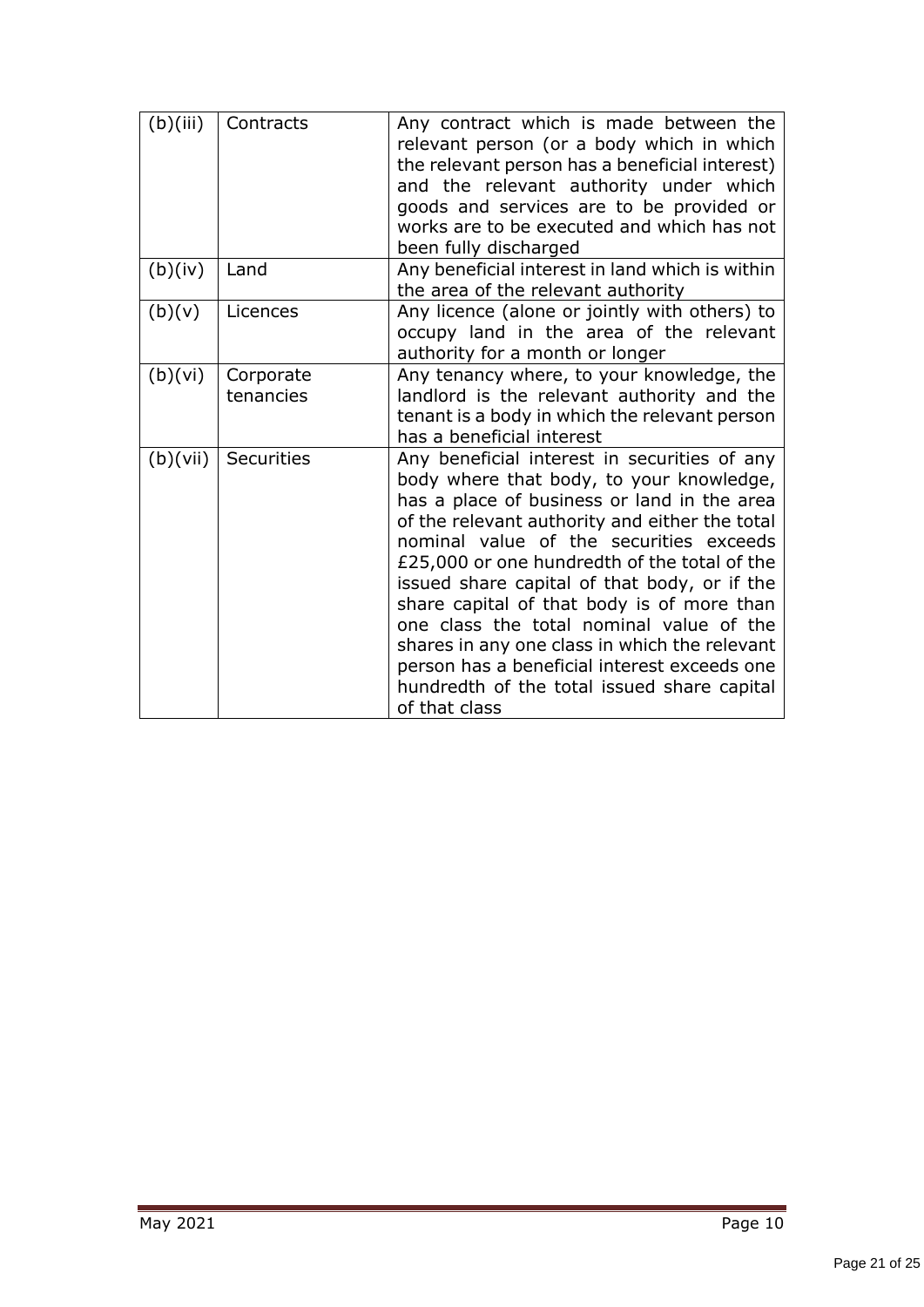# **Part 5B – Non-registerable interests**

You have a non-registerable interest where a decision in relation to a matter being determined or to be determined:

- (i) might reasonably be regarded as affecting the financial position or wellbeing of you; a member of your family or any person with whom you have a close association; or anybody or group which you are a member of more than it might affect the majority of council tax payers, rate payers or inhabitants in your electoral division or area; and
- (ii) the interest is such that a reasonable person with knowledge of all the relevant facts would consider your interest so significant that it is likely to prejudice your judgement of the public interest;

save that business relating to the following functions will not give rise to non-registerable interests:

- (iii) school meals or school transport and travelling expenses, where you are a parent or guardian of a child in full time education, or are a parent governor of a school, unless it relates particularly to the school which the child attends;
- (iv) statutory sick pay under, where you are in receipt of, or are entitled to the receipt of, such pay;
- (v) an allowance, payment or indemnity given to Members;
- (vi) any ceremonial honour given to Members; and
- (vii) setting of the council tax

and for the avoidance of doubt the above exceptions to the definition of non-registerable interests do not negate the requirements arising from having a disclosable pecuniary interest.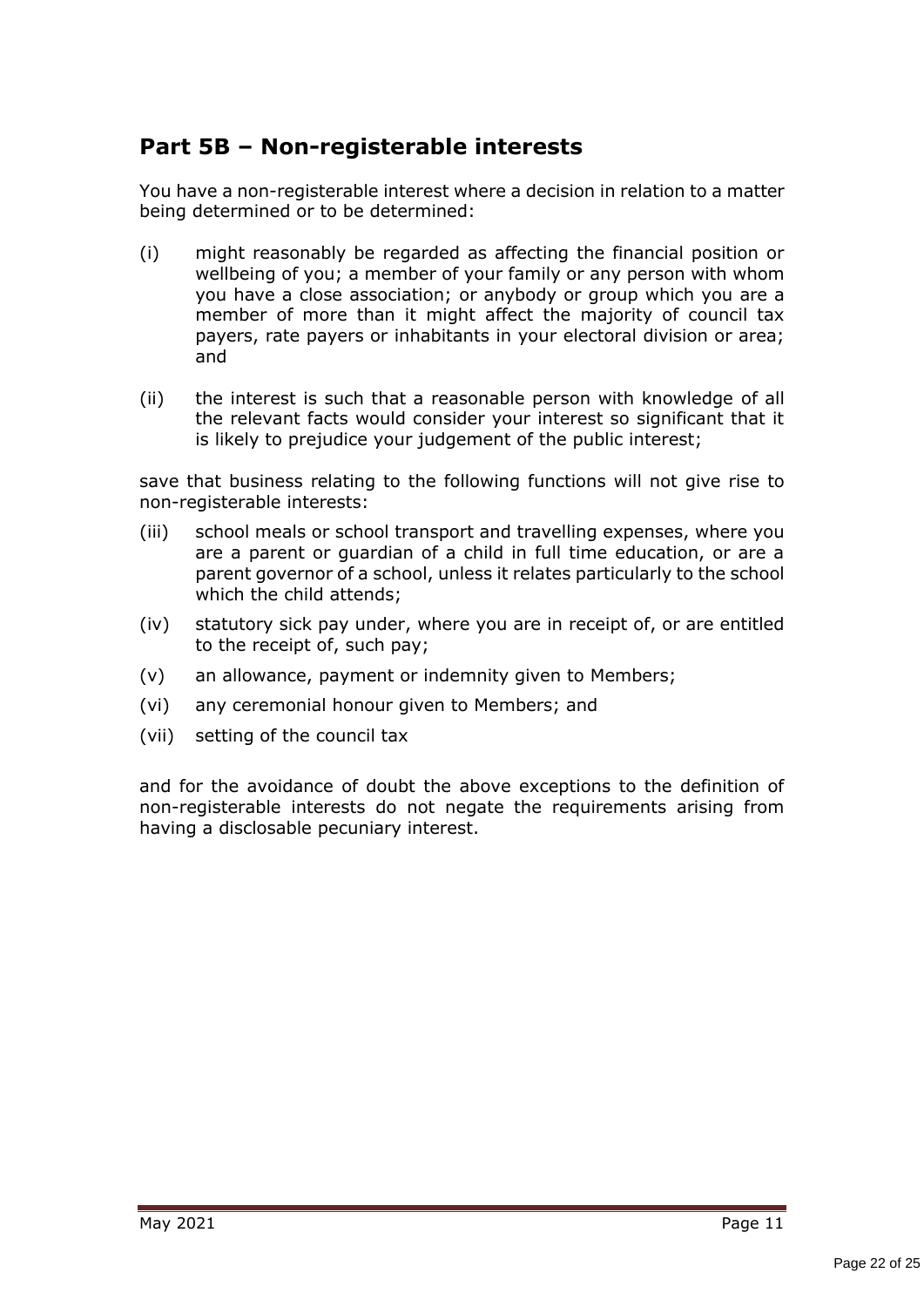# Municipal/Civic Events

| Date                      | Event                        | <b>Additional Information</b>                                            |
|---------------------------|------------------------------|--------------------------------------------------------------------------|
| Sunday 15 August 2021     | <b>VE/VJ Commemoration</b>   | Councillors are invited by the Royal British Legion                      |
|                           |                              | 2:45pm Procession to Memorial Garden from the Temperance Hall            |
|                           |                              | (Teetotal Hall), for a short service followed by refreshments            |
| Saturday 28 August 2021   | Penryn Town Fair             | Town Event - arranged by the Council                                     |
| Sunday 5 September 2021   | Party in the Park            | Town Event - arranged by the Council                                     |
| Thursday 11 November 2021 | Armistice Day                | Short commemorative service at the Memorial Garden - commences           |
|                           |                              | around 10:50 am                                                          |
| Sunday 14 November 2021   | Remembrance Sunday           | Process from the Temperance Hall (Teetotal Hall) to St Gluvias           |
|                           |                              | Church, wreath laying at the war memorial.                               |
|                           |                              | Followed by a Church Service in St Gluvias Church, for those who         |
|                           |                              | wish to attend.                                                          |
| Saturday 4 December 2021  | Christmas Lights Switch-on   | 6:30pm - switch-on the Town's Christmas Lights                           |
|                           |                              | Followed by light festive refreshments                                   |
| Sunday 5 December 2021    | <b>Carol Concert</b>         | Carol's in the Methodist Church - followed by light refreshments in      |
|                           |                              | the Town Hall                                                            |
| Saturday 5 March 2022     | St Piran's Day               | Coffee Morning                                                           |
| Thursday 12 May 2022      | Mayor Making (Annual Meeting | This is an official meeting of the Council $-$ civic ceremony/meeting in |
|                           | of the Council)              | the Temperance Hall, followed by refreshments                            |

Additional events may be added throughout the year, including a Mayor's Civic Service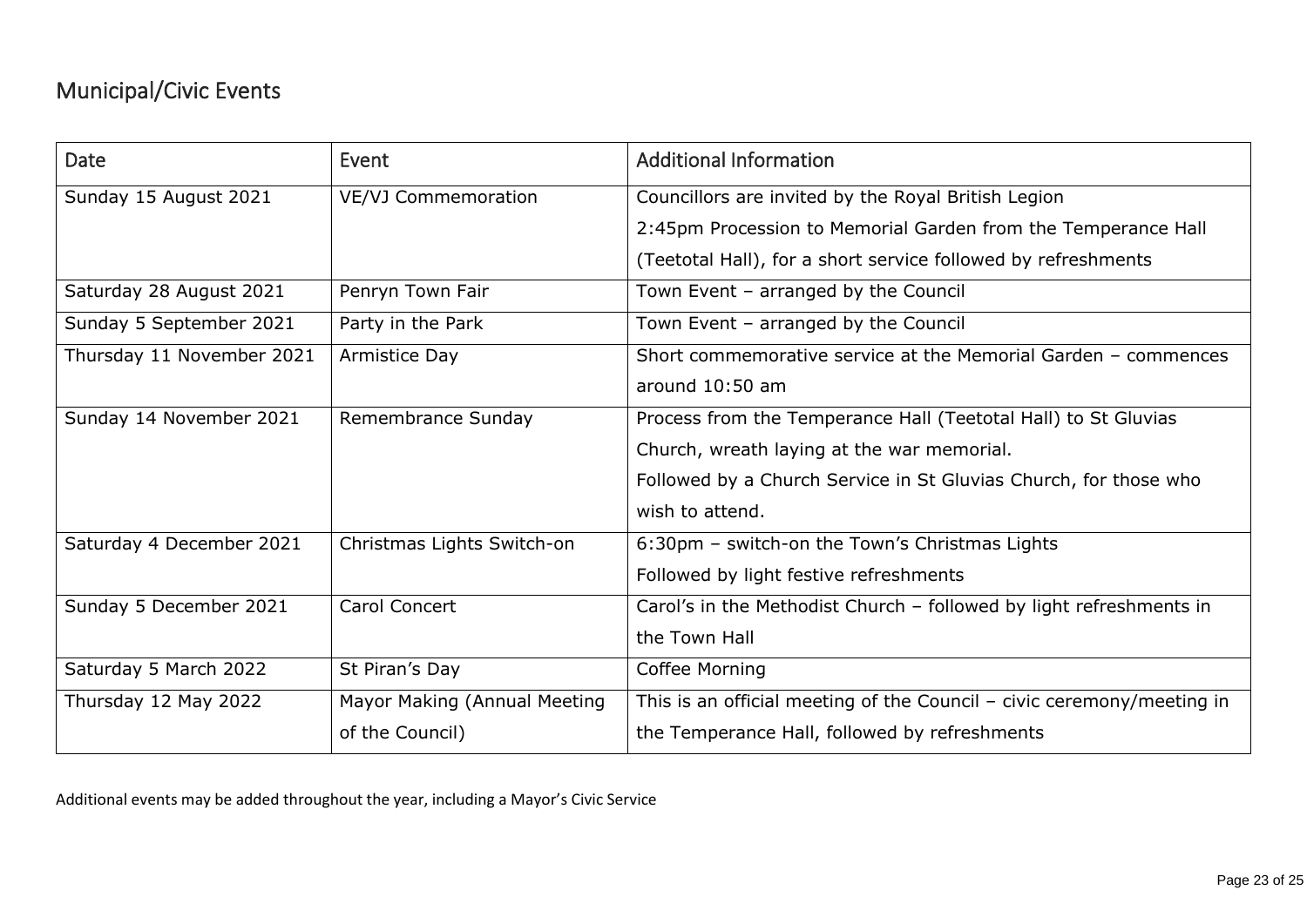# **Meeting Dates for the 2021/2022 Municipal Year**



| <b>Date</b>                    | <b>Meeting</b>                |
|--------------------------------|-------------------------------|
| <b>MONDAY 24 MAY 2021</b>      | ANNUAL MEETING (MAYOR MAKING) |
| THURSDAY 27 MAY 2021           | PLANNING COMMITTEE            |
| TUESDAY 1 JUNE 2021            | <b>EVENTS COMMITTEE</b>       |
| MONDAY 7 JUNE 2021             | <b>FULL COUNCIL</b>           |
| <b>MONDAY 14 JUNE 2021</b>     | <b>STAFFING COMMITTEE</b>     |
| <b>MONDAY 21 JUNE 2021</b>     | PLANNING COMMITTEE            |
| MONDAY 5 JULY 2021             | <b>FULL COUNCIL</b>           |
| TUESDAY 6 JULY 2021            | <b>EVENTS COMMITTEE</b>       |
| <b>MONDAY 19 JULY 2021</b>     | PLANNING COMMITTEE            |
| <b>TUESDAY 3 AUGUST 2021</b>   | <b>EVENTS COMMITTEE</b>       |
| MONDAY 16 AUGUST 2021          | PLANNING COMMITTEE            |
| MONDAY 6 SEPTEMBER 2021        | <b>FULL COUNCIL</b>           |
| TUESDAY 7 SEPTEMBER 2021       | <b>EVENTS COMMITTEE</b>       |
| MONDAY 20 SEPTEMBER 2021       | PLANNING COMMITTEE            |
| MONDAY 4 OCTOBER 2021          | <b>FULL COUNCIL</b>           |
| <b>TUESDAY 5 OCTOBER 2021</b>  | <b>EVENTS COMMITTEE</b>       |
| MONDAY 18 OCTOBER 2021         | PLANNING COMMITTEE            |
| MONDAY 1 NOVEMBER 2021         | <b>FULL COUNCIL</b>           |
| <b>TUESDAY 2 NOVEMBER 2021</b> | <b>EVENTS COMMITTEE</b>       |
| MONDAY 8 NOVEMBER 2021         | STAFFING COMMITTEE            |
| MONDAY 15 NOVEMBER 2021        | <b>PLANNING COMMITTEE</b>     |
| MONDAY 29 NOVEMBER 2021        | FULL COUNCIL - BUDGET MEETING |
| MONDAY 13 DECEMBER 2021        | <b>FULL COUNCIL</b>           |
| MONDAY 20 DECEMBER 2021        | PLANNING COMMITTEE            |
| MONDAY 10 JANUARY 2022         | <b>FULL COUNCIL</b>           |
| MONDAY 17 JANUARY 2022         | PLANNING COMMITTEE            |
| <b>TUESDAY 1 FEBRUARY 2022</b> | <b>EVENTS COMMITTEE</b>       |
| MONDAY 7 FEBRUARY 2022         | <b>FULL COUNCIL</b>           |
| MONDAY 14 FEBRUARY 2022        | STAFFING COMMITTEE            |
| MONDAY 21 FEBRUARY 2022        | PLANNING COMMITTEE            |
| MONDAY 7 MARCH 2022            | <b>FULL COUNCIL</b>           |
| MONDAY 21 MARCH 2022           | PLANNING COMMITTEE            |